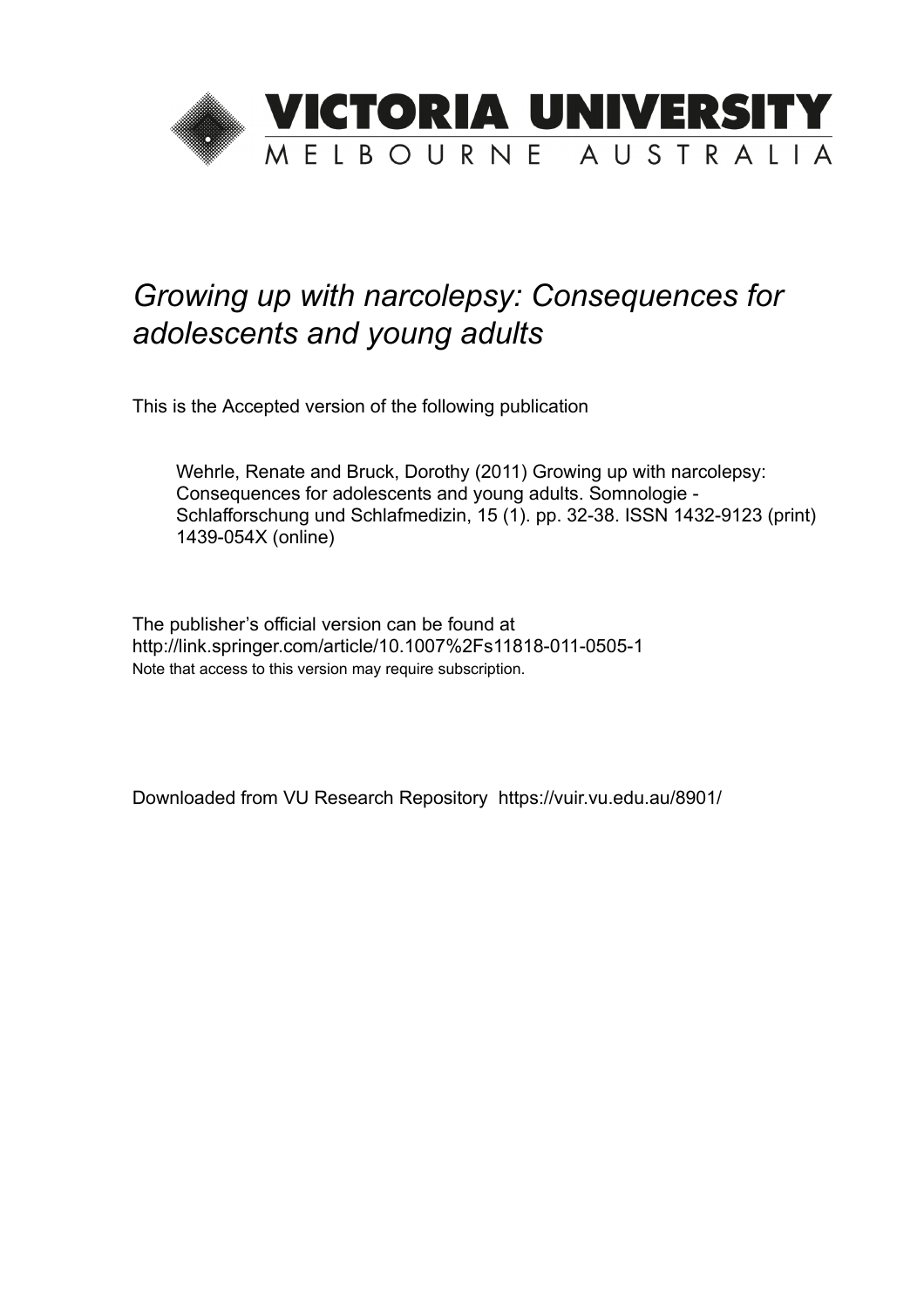## **GROWING UP WITH NARCOLEPSY:**

# **CONSEQUENCES FOR ADOLESCENTS AND YOUNG ADULTS**

Renate Wehrle & Dorothy Bruck

Victoria University, Melbourne

# **REVISED VERSION**

to

Somnologie

2 Tables, no Figure Text: 27.638 characters (excl spaces), 32.509 (incl. Spaces)

# **Corresponding Author**

Prof. Dorothy Bruck School of Social Sciences and Psychology Victoria University P.O.Box 14428, Melbourne Victoria 8001, Australia

Phone: +61 3 9919 2158 Email: dorothy.bruck@vu.edu.au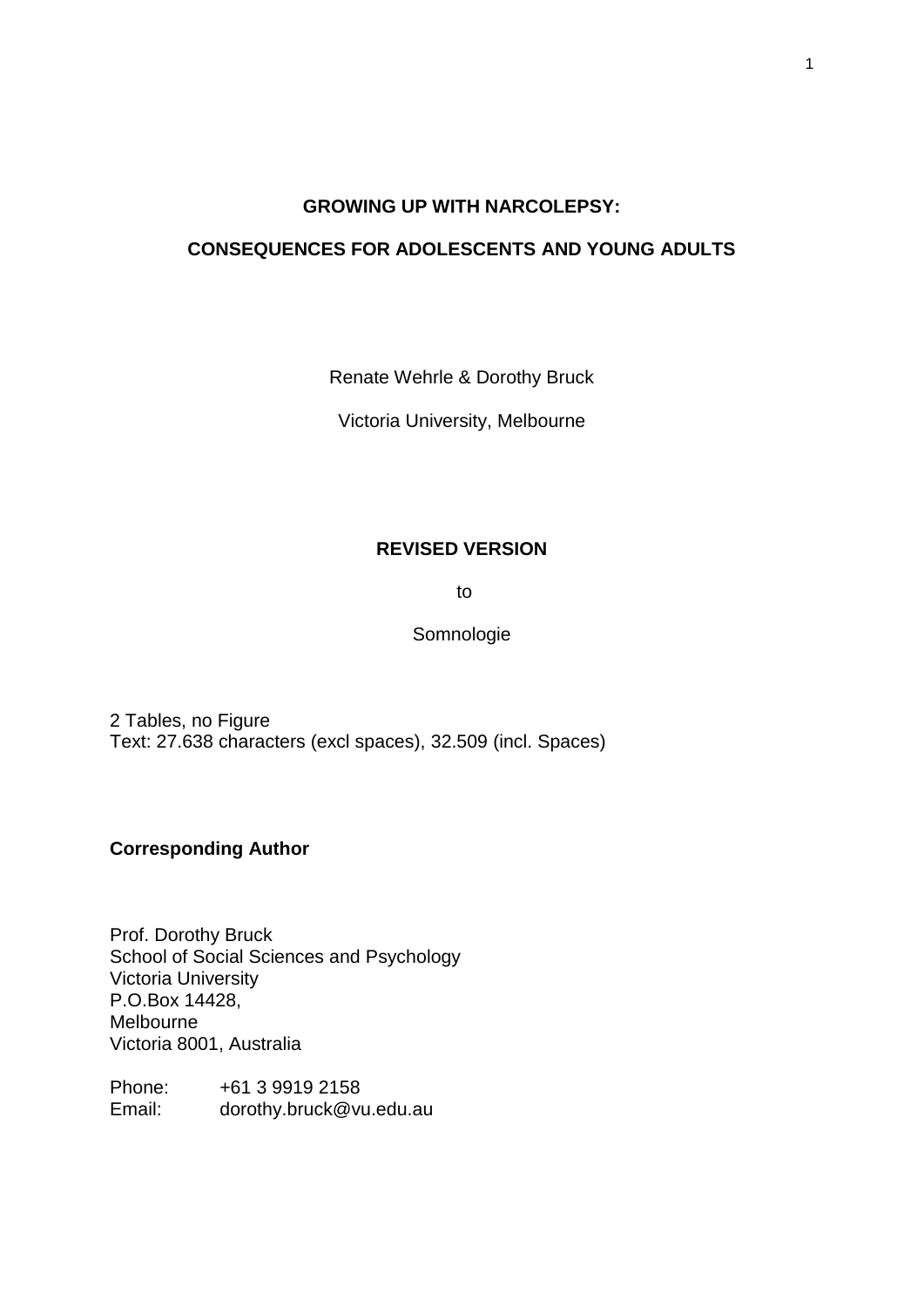## **GROWING UP WITH NARCOLEPSY:**

# **CONSEQUENCES FOR ADOLESCENTS AND YOUNG ADULTS**

#### **Abstract**

#### **Background**

Narcolepsy, a disorder of excessive daytime sleepiness, often has its major onset in adolescence. The aim of the present study was to focus on the scope and psychosocial impact of narcolepsy symptoms in adolescence.

#### **Materials and Methods**

Semi-structured interviews with nine adolescents and young adults with narcolepsy provided detailed descriptions of the topic as perceived by the participants.

#### **Results**

Narcolepsy symptoms in adolescence varied, and often worsened at puberty onset. Sleep may be experienced as unrefreshing. The widespread and often severe psychosocial effects partially arose from a delay in diagnosis. Severe educational failure was a common consequence. Symptoms affected work and life goals. Increased social withdrawal and lower self esteem were often evident. Sleepiness was a problem both for public transport and driving, substantially affecting independent mobility.

#### **Conclusion**

Increased awareness of the disease and the provision of psychoeducational support, in conjunction with early diagnosis and medical treatment, are strongly warranted to prevent the most common educational and psychosocial problems including risk of depression.

**Keywords**: narcolepsy, adolescenct development, psychosocial aspects, age of onset, disease management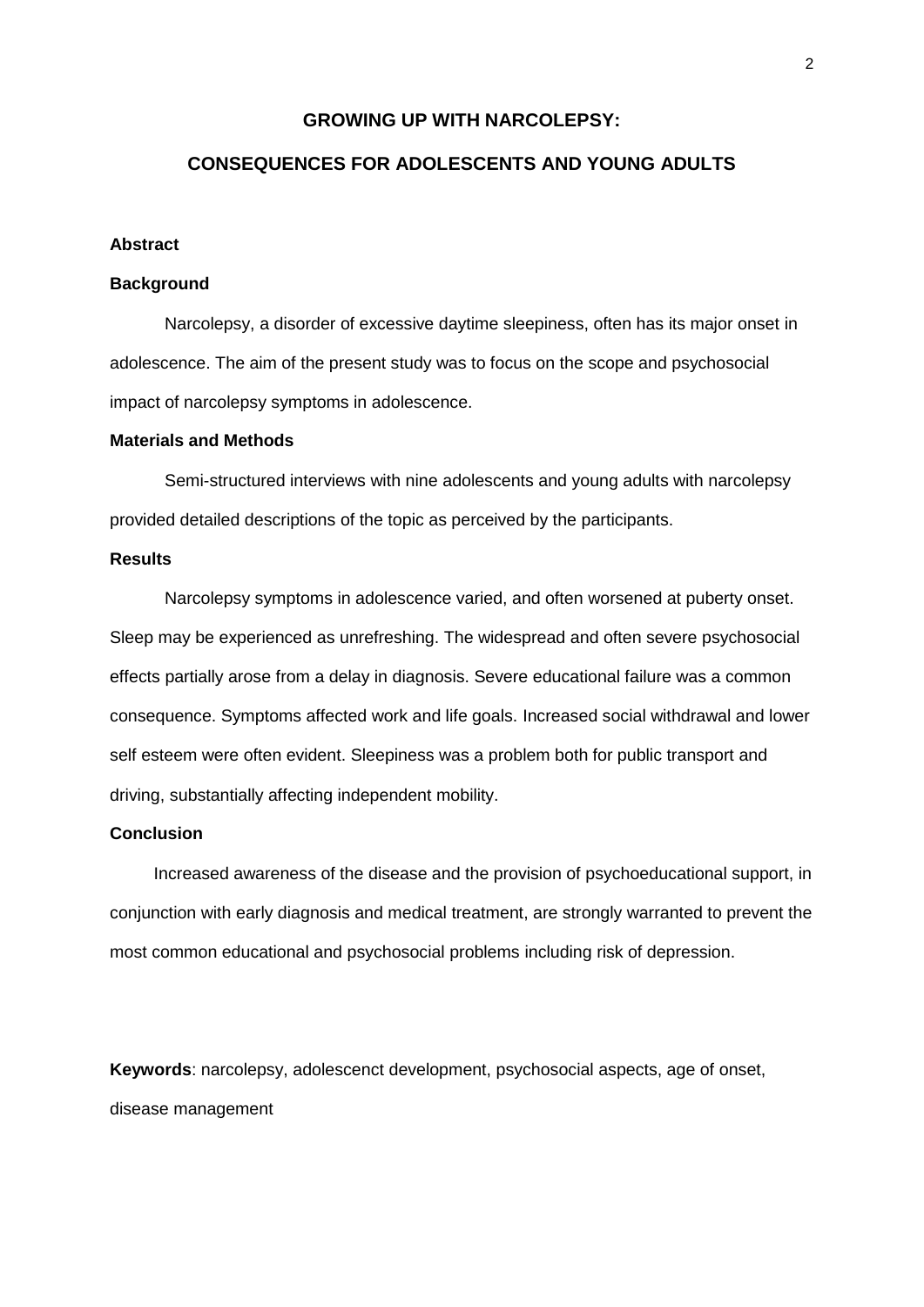## **Zusammenfassung**

#### **Hintergrund**

Narkolepsie, eine Erkrankung mit exzessiv erhöhter Tagesschläfrigkeit, beginnt oft im Jugendalter. Ziel dieser Studie ist es, die Bandbreite und die psychosozialen Auswirkung von Narkolepsiesymptomen bei Jugendlichen aufzuzeigen.

## **Material und Methoden**

Halbstrukturierte Interviews mit neun Jugendlichen und jungen Erwachsenen mit Narkolepsie erlaubten eine detaillierte Beschreibung, wie das Thema von den Betroffenen erlebt wird.

#### **Ergebnisse**

Narkolepsiesymptome bei Jugendlichen zeigten eine hohe Variabilität, und verschlimmerten sich häufig mit Beginn der Pubertät. Schlaf wurde meist als unerholsam beschrieben. Die häufig schweren psychosozialen Auswirkungen resultierten teilweise aufgrund verspäteter Diagnosestellung. Probleme in Schule und Ausbildung waren eine häufige Konsequenz, auch beeinflussten die Symptome das Erreichen von Lebenszielen. Oft wurde ein sozialer Rückzug und niedriges Selbstwertgefühl beschrieben. Die exzessive Schläfrigkeit erschwert sowohl das Nutzen öffentlicher Verkehrsmittel als auch das eigenständige Fahren und behindert daher eine unabhängige Mobilität.

## **Schlussfolgerung**

Ein höherer Bekanntheitsgrad der Erkrankung und psychosoziale Unterstützung, in Verbindung mit rechtzeitiger Diagnose und medikamentöser Behandlung sind dringend notwendig, um die häufig problematischen Folgen in Ausbildung und psychosozialem Befinden einschließlich erhöhten Risikos für Depressionen einzugrenzen.

**Schlüsselwörter**: Narkolepsie, jugendliche Entwicklung, psychosoziale Aspekte, Erkrankungsalter, Umgang mit der Erkrankung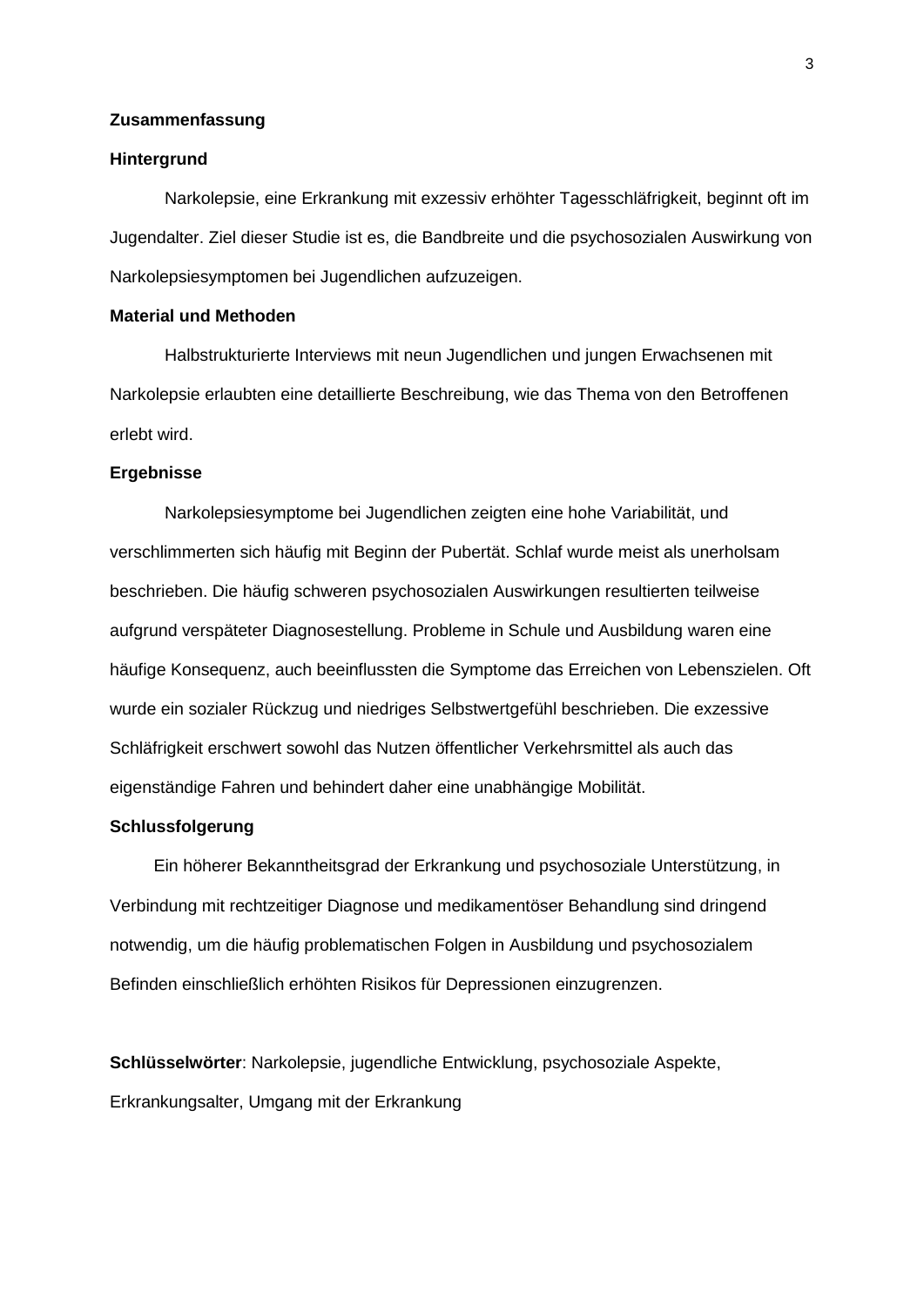#### **INTRODUCTION**

Narcolepsy is a chronic condition characterized by the major symptoms of excessive daytime sleepiness (EDS) and cataplexy, a sudden loss of muscle tone upon emotional triggers. Cataplexy may be limited to facial and upper limb muscle groups, but may also lead to a total collapse. Narcolepsy is commonly diagnosed in adults, with a prevalence of about 30-50/100 000 [12]. However, symptoms, especially the core symptom EDS, often first appear in early adolescence or even in childhood. Main peak of onset is seen before age 20 [25, 29], usually at age 15 in retrospective studies [12, 13]. Approximately half of the adult patients report their first experience of symptoms during adolescence [36]. Adolescence is well recognized as a period in life where not only physical, but basic psychological and emotional changes occur, when formation of self concepts and life goals is a major topic [30].

In contrast to this, knowledge on narcolepsy in this age group is relatively rare, although there are increasing reports investigating childhood narcolepsy [8, 10, 15, 19-21, 23, 34, 36-38], with some including adolescents [17, 22, 28, 32].

Symptoms of the disease are often not recognized. It frequently takes several years to reach a diagnosis and receive proper treatment [12, 16, 25, 27]. It is widely known that clinical symptoms of this life-long disorder have a severe impact on the quality of life [5, 7, 11, 14, 18], but the consequences of narcolepsy symptoms during adolescence have so far not been comprehensively described. To expand the knowledge on this topic, a phenomenological approach was taken to both the self-reported symptomatology and psychosocial consequences for adolescents and young adults [35]. The aim was to present a detailed clinical picture of the scope of symptoms in order to facilitate recognition of the disease, and to develop a comprehensive understanding of the consequences of living with narcolepsy in order to facilitate symptom management.

#### **METHOD**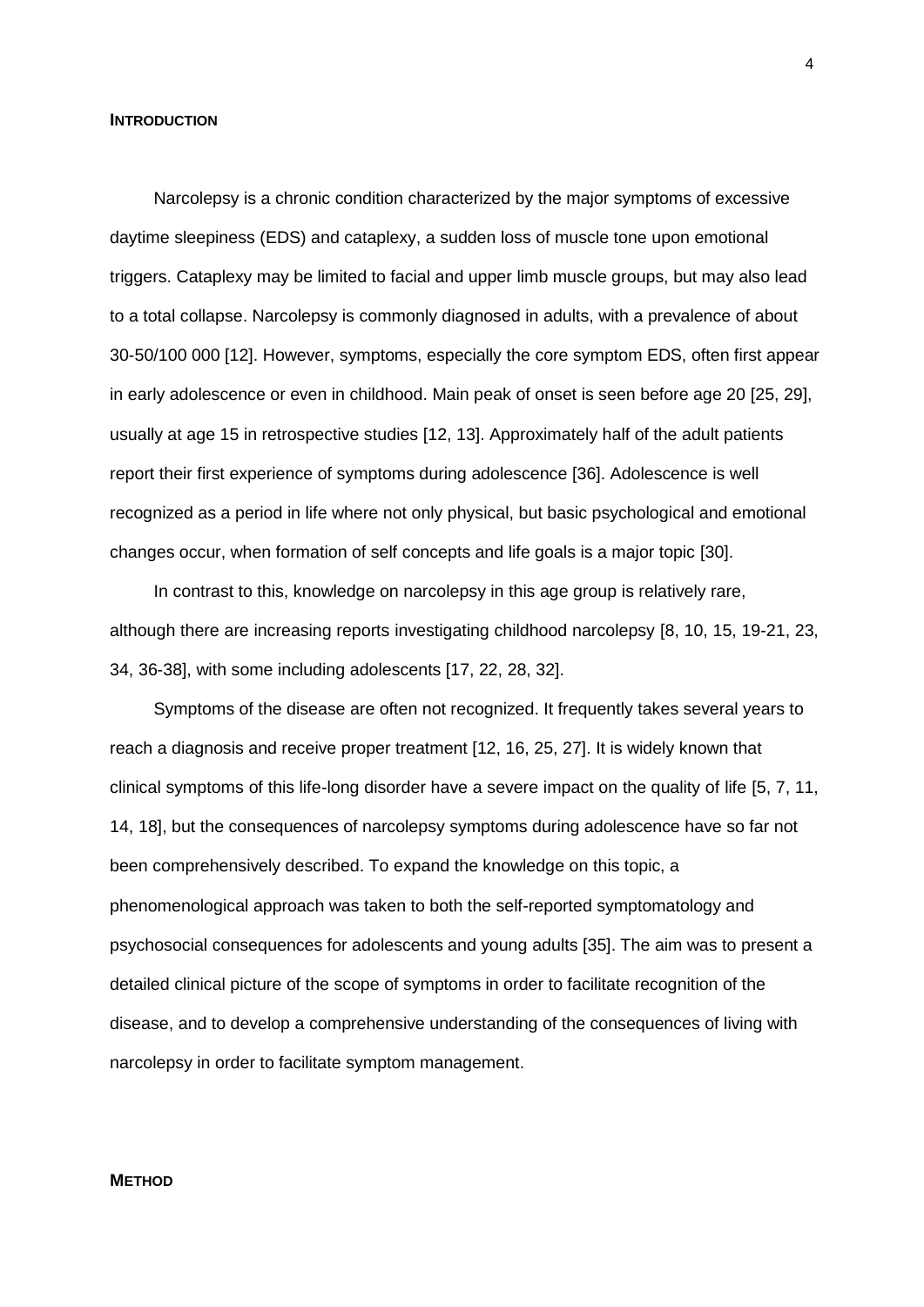#### **Design**

Given the scarcity of studies on this topic, qualitative research methods were used to enable phenomenological insights into experiencing a situation without the constraint of restrictive hypotheses [35]. Qualitative approaches are often applied when entering research into new and complex phenomena. Qualitative work is based on the fact that individuals more openly and best describe their feelings and experiences in their own words. It is useful when only small samples can be studied. Another advantage is to direct attention to new details and stimulate further research instead of verification of already existing assumptions [3, 24, 26, 35].

Adolescents and young adults (15-29 years) diagnosed with narcolepsy were identified via the local Australian narcolepsy self-help group (NODSS) in Melbourne. Initial telephone contact was made to all potential participants (n=10), and, on their agreement this was followed by a plain language statement about the research. One subject became unavailable for interview.

#### **Participants**

Nine adolescents and young adults (4 females, 5 males, 15 - 29 years, mean age 20.8  $\pm$  4.7) agreed to participate. Written informed consent was obtained both from the affected adolescents, as well as from a parent of those younger than age 18 (n=3). The two elder participants (age 27 and 29) had only recently started work. Six participants experienced narcolepsy with cataplexy. Narcolepsy without cataplexy (n=3) is to be expected more frequent in early age as cataplexy may not be present initially [1]. All had received prior medical diagnosis by a sleep specialist and met the ISCD-2 criteria [1] comprising daily EDS for at least 3 months, a definite history of cataplexy and/or MSLT with sleep latency ≤8 minutes and ≥ 2 SOREMS. Hypocretin levels were not available.

#### **Procedure and data analysis**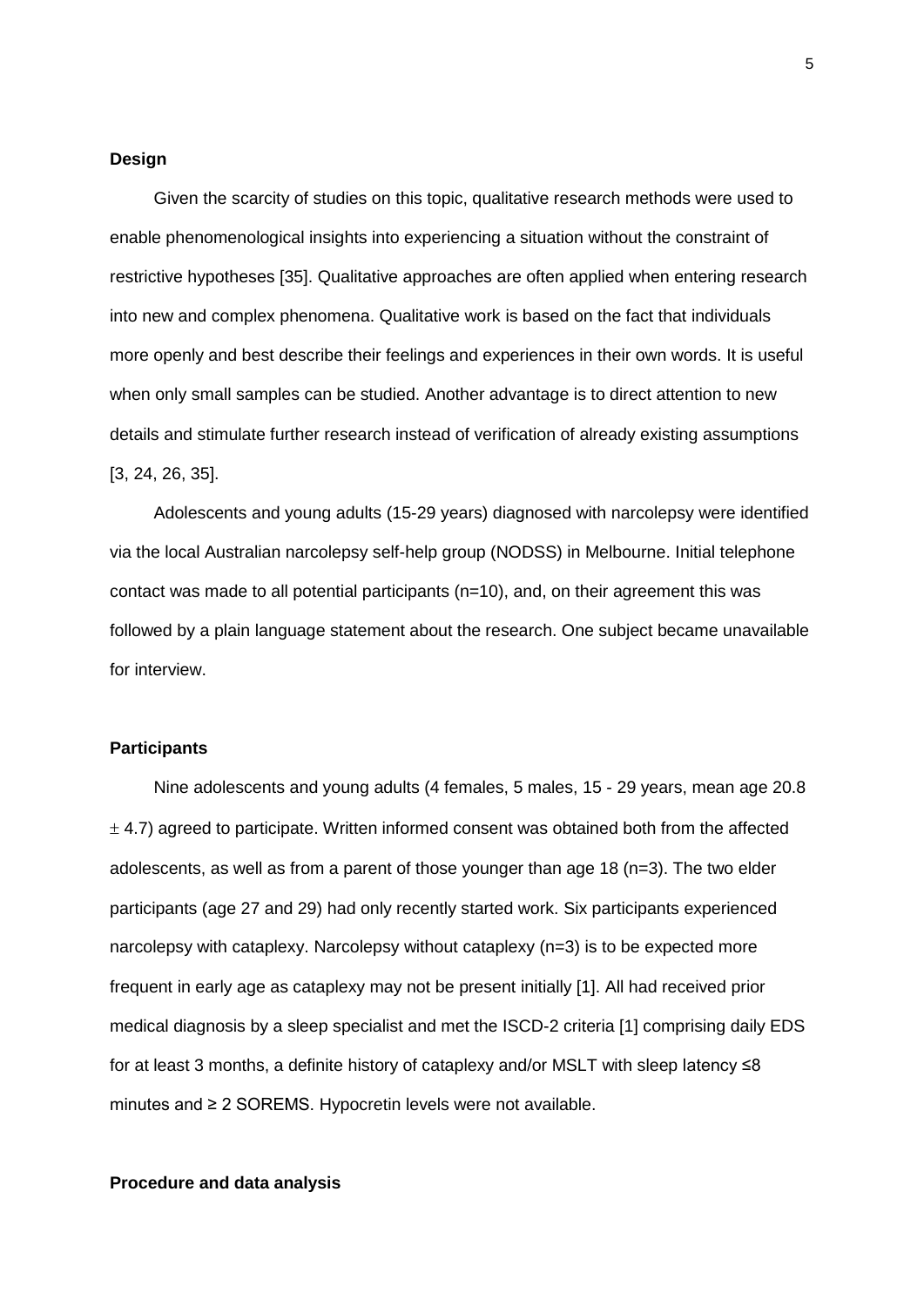Semi-structured interviews of about 90min were conducted alone with each adolescent in their home by one of the authors (RW). The interviews were tape recorded and transcribed soon afterwards by the interviewer. Data collection involved a mixture between directing the respondent to address certain themes (e.g. effects at school) and allowing them to talk spontaneously about issues that were important to them. The more directed interview questions were related to a series of themes that had been derived from previous qualitative work with adults with narcolepsy, completed by one of the authors (DB) [6, 9]. The data was re-iteratively analysed and grouped to identify common emerging issues and key themes. Themes were reviewed regarding basic psychological and social domains. The present report contains direct quotations from the interviews to provide a genuine description for health care givers (pseudonyms following each quotation indicate individual participants and their gender). The research was approved by the Victoria University Ethics Committee.

#### **RESULTS**

Clinical characteristics of narcolepsy in adolescents, as reported in the present sample, are summarized in Table 1.

#### *insert Table 1 about here*

#### **CLINICAL SYMPTOMS**

While EDS occured several times every day, the frequency of all other symptoms described in the following ranged from occasionally to daily, with a high variability both between and within participants. Quite substantial waxing and waning of symptoms occurred over time, without apparent underlying factor for such variations.

#### **Sleepiness**

*"I was always a good sleeper" [G,m]*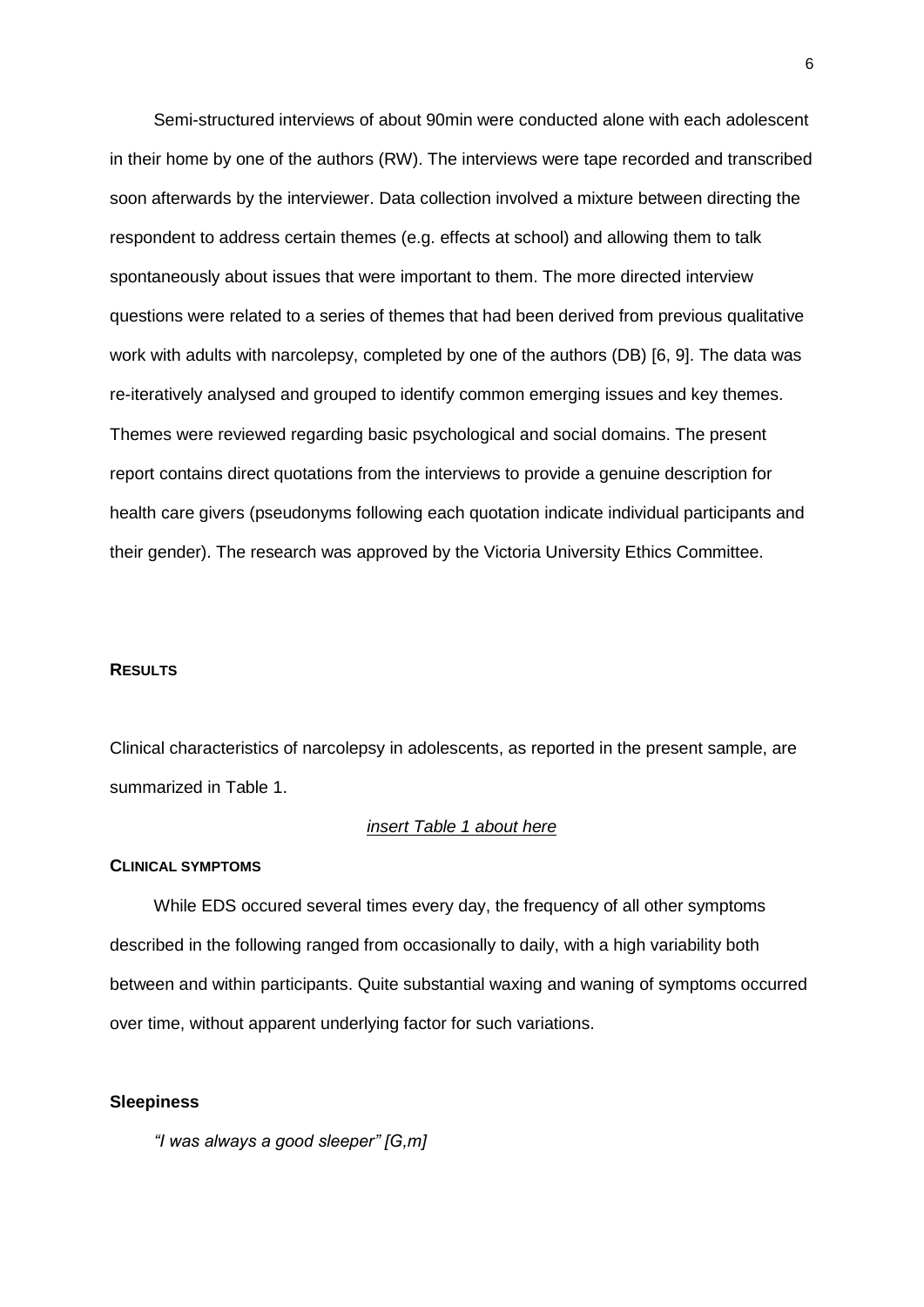All participants reported excessive sleepiness as most disabling symptom. They had been "good sleepers" since childhood. A clear onset of EDS was hard to define, except in one case where symptoms started after a head trauma.

Exacerbation of sleepiness was reported around age 12 in all female and in several male informants, with falling asleep in very unusual situations or urgent need to nap. Sleepiness was worst in passive situations, especially during transportation; when feeling stressed; in warm environment; and after food consumption. Awakening from sleep was mostly described as not at all refreshing; however there were a few exceptions.

## **Cataplexy**

*"I was out in a dance place, we changed partners .. then suddenly my knees buckled, I just all of a sudden almost fell on the floor. It was just terrible." [A,m] "People, when they laugh, they quite often start to fall forward, bounce around. I didn't think it different. I really kept it to myself" [A,m]*

Onset of cataplexy, the sudden loss of muscle tone upon emotional triggers, was easier to define, mostly reported at age 10-12.

Strong emotions – laughter but also competitive situations in sports – trigger this pathognomonic symptom. In addition, sleep pressure or consumption of sweets increased the probability of cataplectic attack. Unless participants experienced very frequent or complete cataplectic attacks with dropping to the floor, these events were perceived as an exaggerated form of common laughing-related behaviour – and therefore not mentioned to other people (including doctors). One subject reported a spontaneous discontinuation of cataplexy.

#### **Automatic behaviour**

*"I was talking to a woman, and I was just so tired .. suddenly a pause, that means to me I've obviously to say something, so whatever the dream, whatever was going on in*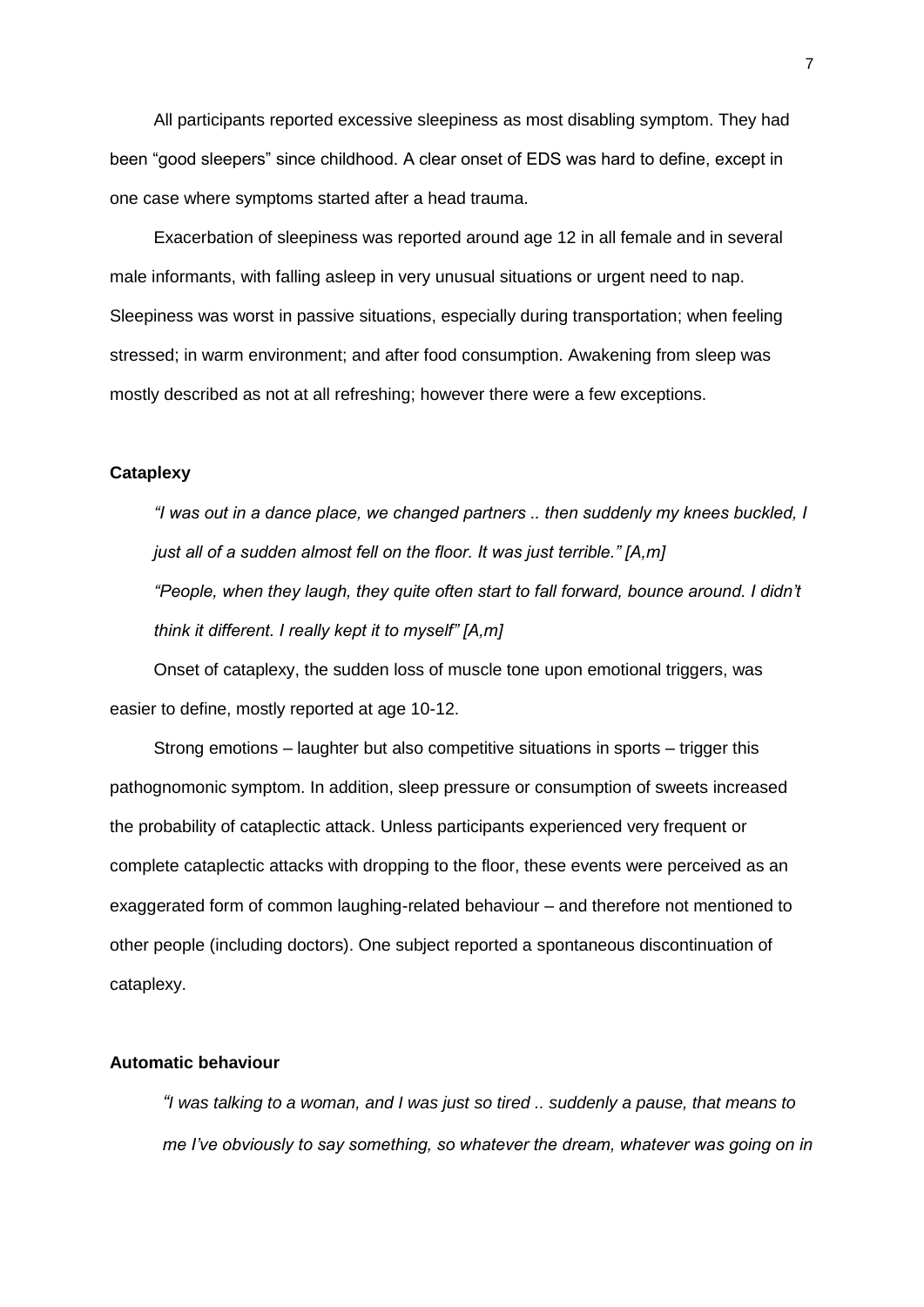*my mind, I just verbalized. And I said something like, 'I met my boyfriend at the supermarket'. And the woman went 'Excuse me?!' " [A,m]*

Automatic behaviour was mentioned to happen frequently during social communication when in the waxing and waning of sleepiness informants started talking about unrelated issues. It also happened during schoolwork and while driving a car. Half of the participants mentioned attentional and memory deficits in relation to sleepiness.

#### **Disrupted night sleep and irregular sleep-wake-patterns**

Disruptions of night sleep were present in half of the subjects. One informant described a sleep pattern of consecutively four hours awake / sleep, with a current shortening to a 3 hour-pattern. Another participant reported a highly unpredictable, variable need for sleep.

#### **Sleep paralysis**

## *"My brother calls it 'sleep lock' " [A,m]*

*"You're mentally awake. Your brain's telling your body to move and you just can't" [D,f]*  Sleep paralysis, a lack of muscle control upon awakening, was experienced infrequently by half of the participants, most likely at the end of a daytime nap. Not specific for narcolepsy, it was also reported by other family members.

#### **Hypnagogic hallucinations, nightmares**

#### *"Being shot .. dinosaurs chasing me" [F,m]*

*"Some of these dreams can quite upset you emotionally, they are extremely real" [A,m]*

One third reported high incidences of REM sleep-related phenomena that intrude into waking consciousness. One participant remembered being threatened while waiting at a bus stop, but could not tell whether this episode had really happened or had been a hypnagogic hallucination. Such vivid experiences including nightmares of being chased or threatened, were described as strongly frightening: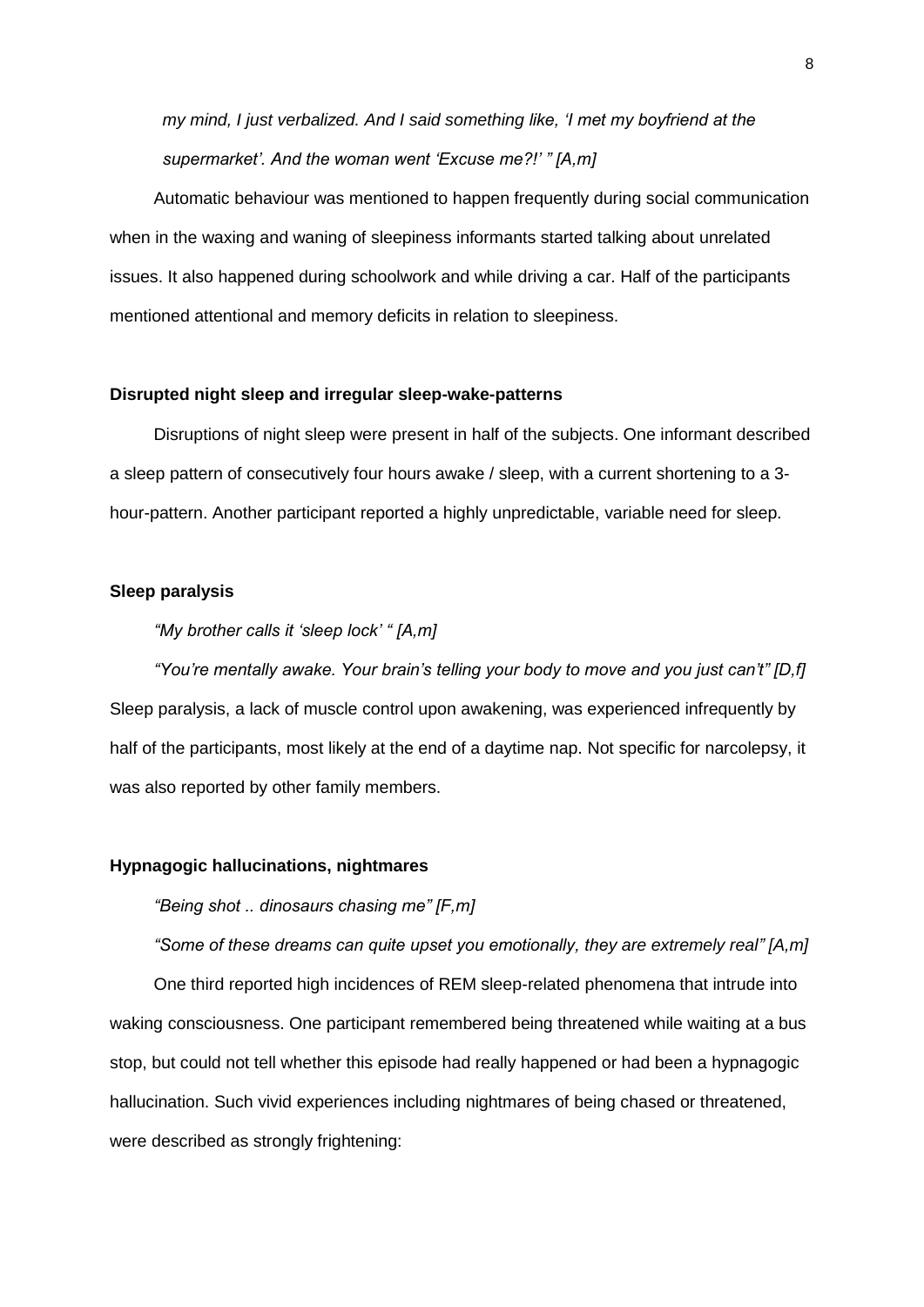*"I felt like someone was coming into my room, trying to stab me. I had nightmares all the time" [D,f]*

In one case the dream-like experiences would continue during wakefulness: *"That section of my brain just wouldn't stop; shut your eyes, the film comes back"* [*A,m]*

## **Diagnosis**

*"Doctors first said it's only a puberty problem .. it was only when the neurologist who finally diagnosed asked if anything was funny about laughter that they realized the link between being sleepy and cataplexy" [C,f]*

The median age of symptom onset was 12 (range 9-16) years for those who could define a timepoint when symptomatology started  $(n=3)$  or significantly worsened  $(n=5)$ . Strikingly, all female informants mentioned symptom worsening at age 12. Delay to an appropriate diagnosis of narcolepsy was up to 10 years, with a median of 4,5 (range 0,1-10) years. Teachers were sometimes the first to recommend medical advice, but participants were often suspected of having a mental/affective problem, being referred to a psychologist or psychiatrist. Consequently, participants had been misdiagnosed with epilepsy (n=2), schizophrenia ( $n=2$ ), or puberty-related symptoms ( $n=2$ ). Sudden onset of cataplexy facilitated diagnosis.

#### **Treatment and Staying in Control**

Stimulant or REM-suppressing medication was taken as needed (n=6). Limited effectiveness of stimulants of a few hours were described. Side effects were especially mood changes ( $n=4$ ), lack of appetite ( $n=2$ ) or memory problems ( $n=1$ ). Two participants without cataplexy consumed up to 15 cups of coffee per day.

*"I have to keep myself actually stimulated" [A,m] "I sing to myself or shake me, move my face, slap myself around the face, really hurt" [B,f]*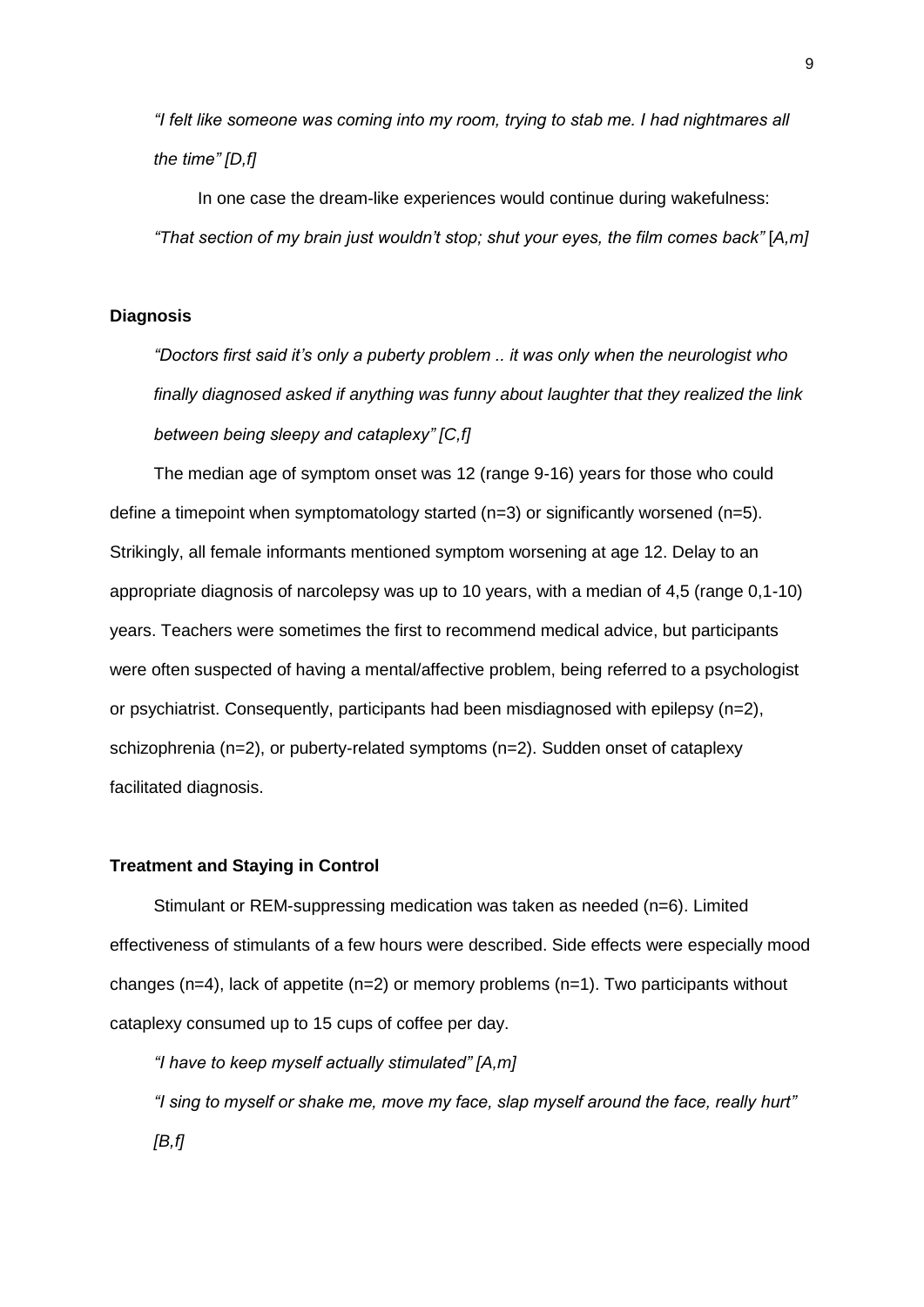Reported preventive behavioural countermeasures for EDS included constant strong, mental or physical stimulation, and having a regular sleep pattern and naps.

*"If you squeeze a muscle somewhere else in your body, make yourself sort of rigid as you feel it coming, it washes over you" [B,f]*

To prevent cataplectic attacks, participants tried to stay controlled or even unemotional. They would use a body position where the least muscle groups were involved. In addition, exertion of single muscles was reported helpful to retain muscle control, and moving the eyes helped getting out of a cataplectic attack.

## *LIFE GOALS AND PSYCHOSOCIAL CONSEQUENCES*

Informants reported negative impacts of narcolepsy symptomatology on all major areas of their every-day life and well-being (Table 2).

## *insert Table 2 about here*

#### **School, university**

*"I was really tired, couldn't cope, couldn't study late at night, couldn't concentrate" [B,f] "After an exam, I came up to the teacher and said 'that question, we never ever had this in this whole course' And he said, 'Sorry, we did it once at some stage.' Looking back, my page of that day was just scribbles" [A,m]*

All participants experiences consequences due to narcolepsy symptoms such as a severe dropping in grades leading to repeating a class (n=1), quitting school or university (n=4), being referred to a school for disabled children after not attending school for months  $(n=1)$ , losing a job  $(n=2)$ , not starting university  $(n=2)$ , trying to get into external studies  $(n=1)$ . Overwhelmingly, these events occurred before diagnosis.

*"I could have been a lot better if I didn't have it" [C,f]*

In the course of trying to manage schoolwork, more struggle was needed and regular naps required, consuming the majority of spare time. Increasing demands at higher educational levels meant that coping was no longer possible.

*"Teachers threw things at me" [A,m]*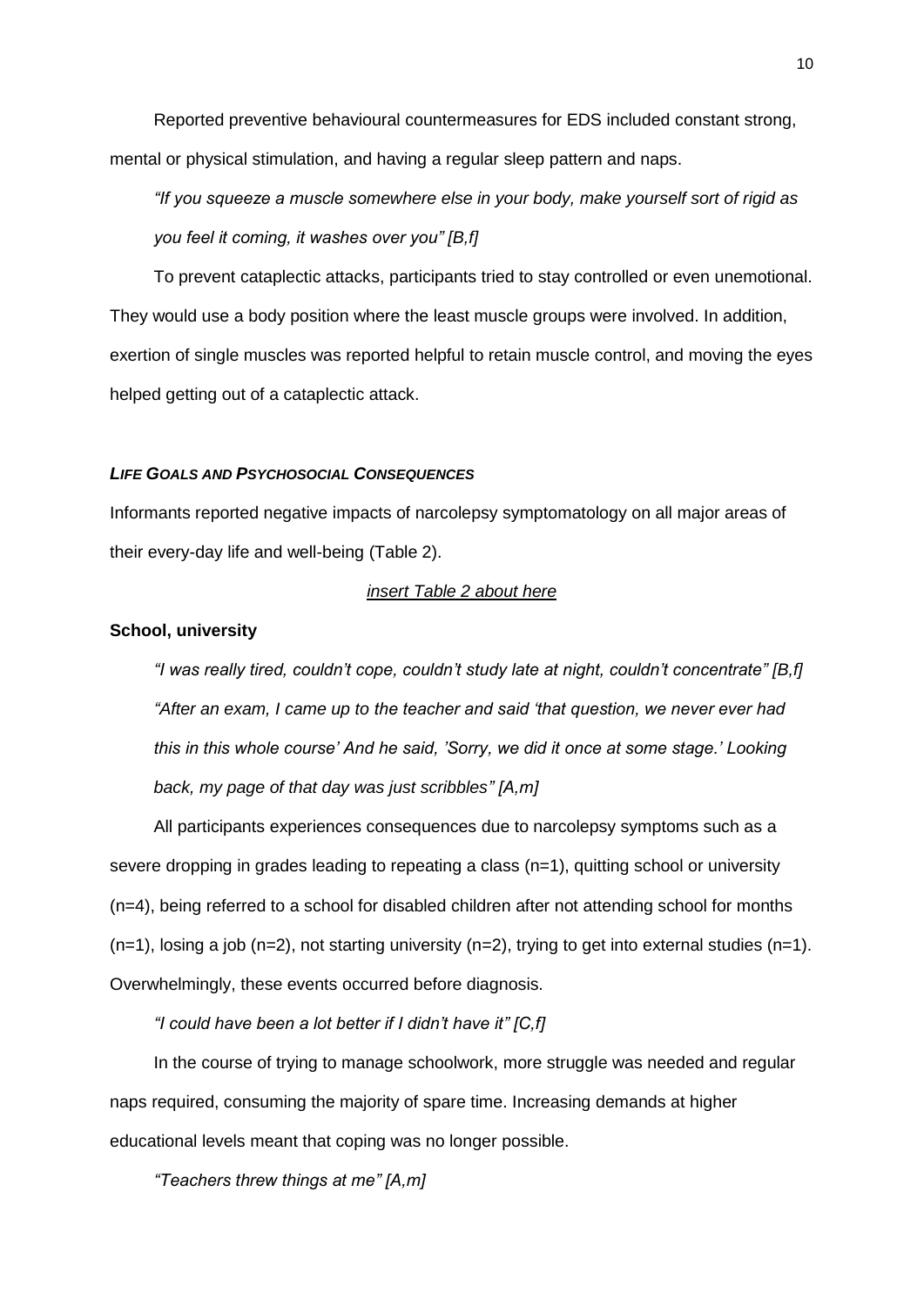To stay in control, informing the teachers and supervisors was an inevitable step; otherwise teachers assumed late nights or laziness and reacted accordingly. Informed teachers can help by allowing naps, or granting longer time for exams.

#### **Work choices**

#### *"No energy for a full-time job*" *[C,f]*

Independent of symptom level, narcolepsy had an effect on work choices. Monotonous work with sitting or reading worsened EDS. Participants sought parttime jobs, work that may be organized in a self-paced mode instead of 8-hours-work (e.g. computer programming), or work including physical activity (e.g. fitness trainer). The unpredictable symptom onset renders jobs with high responsibilities for others unsuitable.

*"Because I didn't really interest myself in my work and kept falling asleep, I got fired. They didn't know I had narcolepsy" [B,f]*

Informants were even afraid of job interviews, trying to hide narcolepsy and associated limitations. However, if symptom level was moderate to severe, informing supervisors and colleagues appeared to be mandatory.

In order to stay awake, participants increased stimulant medication (up to 3-4 times the recommended daily dosage) or rely on a constant intake of caffeine. While scheduled naps were superior in fighting off EDS, they were less tolerated by colleagues or supervisors.

#### **Transport**

*"Public transport, I was asleep, didn´t wake up till the stop at the end .. train is a killer, I drop off" [B,f]*

*"I made sure I don't have a (driving) licence for instance 'cause I self-diagnosed" [A,m]*

Being able to reach school, university or work was a substantial problem due to EDS. Public transport, often the only way to travel apart from being driven by family members, was a real difficulty for the young people suffering from narcolepsy. Not only would they often sleep through their destination, but falling asleep in public left them in a very vulnerable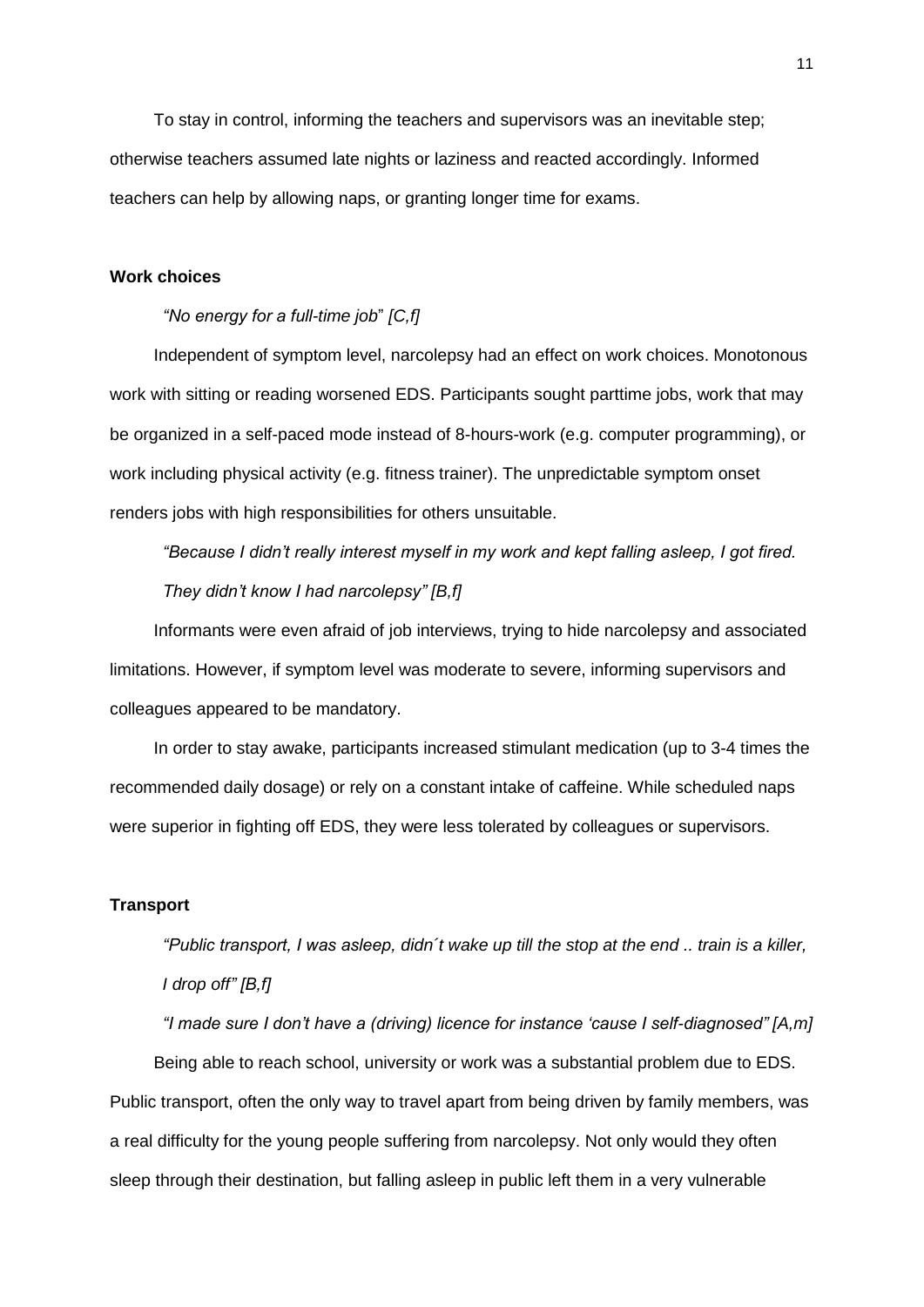situation. Many informants reported avoiding it whenever possible. Those eligible to drive either refrained from getting a licence, did not drive, or only went short distances with the help of stimulants or naps.

#### **Social functioning**

*"I remember mum, she threw a glass of wine in my face to get me under control, she wouldn't know why I was doing it" [B,f]*

Without diagnosis, the clinical appearance of tiredness or drowsiness was attributed to laziness or lack of willpower. Cataplexy triggered by emotions is highly likely to appear in social situations, and may be interpreted as misbehaviour. Symptoms were regarded as personality traits, leading to severe conflicts. People with narcolepsy may be less involved in family life and appear inactive. Frequently, only mothers were reported as the main sources of support and protection, informing others about narcolepsy.

EDS and the need for more effort to satisfy school requirements left less time for friends and leisure activities. In addition, narcolepsy informants tended to be socially withdrawn because of constant tiredness, avoiding situations where experiencing symptoms might be dreaded or dangerous, including sports (cataplexy) or being alone at night (falling asleep).

*"Some friends would make me laugh so I would hit the floor" [A,m] "The kids used to tease me. Called me Captain Snooze" [D,f] "I was asleep, he teased me till nuts. Put a pencil in my ear, and I was sick of it, I punched the guy out" [D,f]*

In the developmental stage of adolescence healthy peer interactions play an essential role, but young people with narcolepsy often become targets of bullying (teasing, physical attacks, etc.). An understanding peer group is a main condition to facilitate age-related activities. Not wanting to be different from peers induced suppression of symptoms, which may actually aggravate symptom severity. Severely affected individuals hardly participated in social encounters, reported not having many friends.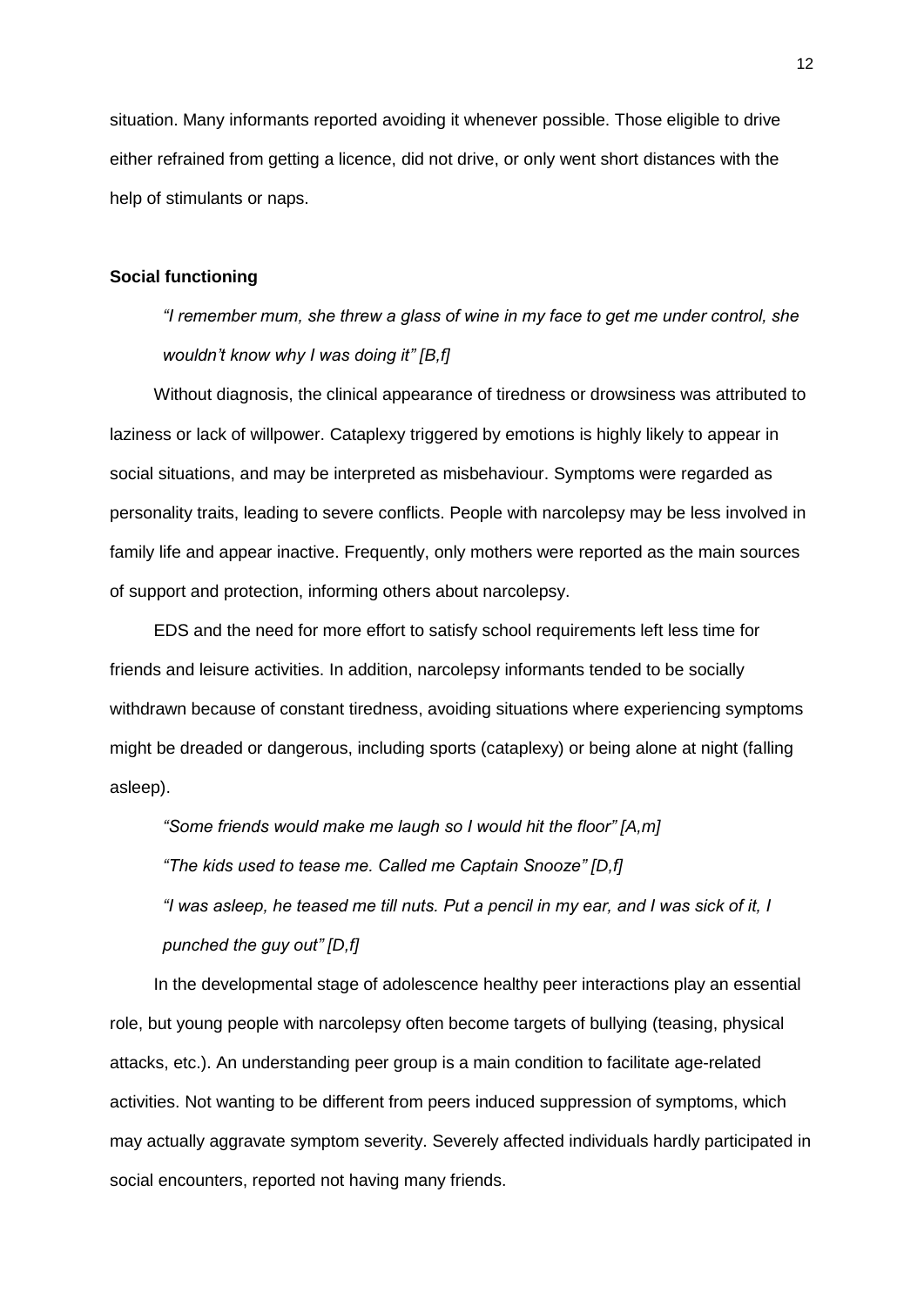## *"You try to hide it as much as you can" [C,f]*

As sleepiness issues are also experienced in general population, narcolepsy symptoms are not evaluated as disease-related, misjudging their disabling dimension. People may not accept irresistible sleepiness or a need to nap, be it at school, workplace, at home or with friends. Consequently, narcoleptic adolescents learned pretending to be awake.

## **Self concept and affective functioning**

*"Without narcolepsy, I'd be finishing my studies instead of starting them*" *[B,f]* Having narcolepsy implicated more planning and controlling of everyday-life. In contrast to this, participants perceive a reduced ability to successfully perform and reach goals. In comparison to peers or to periods before symptom worsening, the number of activities, perceived self-efficacy and success rate was reduced.

*"And I went through these years 'I'm dumb, I'm dumb, I'm dumb, I can't do anything'" [B,f]*

Low self esteem and lack of confidence became a part of the ego identity. Regarding illness management the participants who accept the limitations made by the disease experienced less severe impacts than those struggling to appear healthy.

*"Oh it's so embarrassing. That's why I don't take the train" [B,f]*

Embarrassment and feeling ashamed were very frequent descriptions of how symptoms were experienced in social situations (e.g. humiliation when falling asleep at own birthday party). Because of the humiliating nature of thus losing control, some participants revealed strong emotional responses like being afraid of getting symptoms, or rage.

## *"Asleep, I get angry with myself" [F,m]*

Symptoms were usually not mentioned to others. Social distance, loneliness and isolation appeared aggravated in persons strongly affected.

 *"I don't think I talked to friends about it. You know, everyone likes to be normal, and you don't like to be other." [F,m]*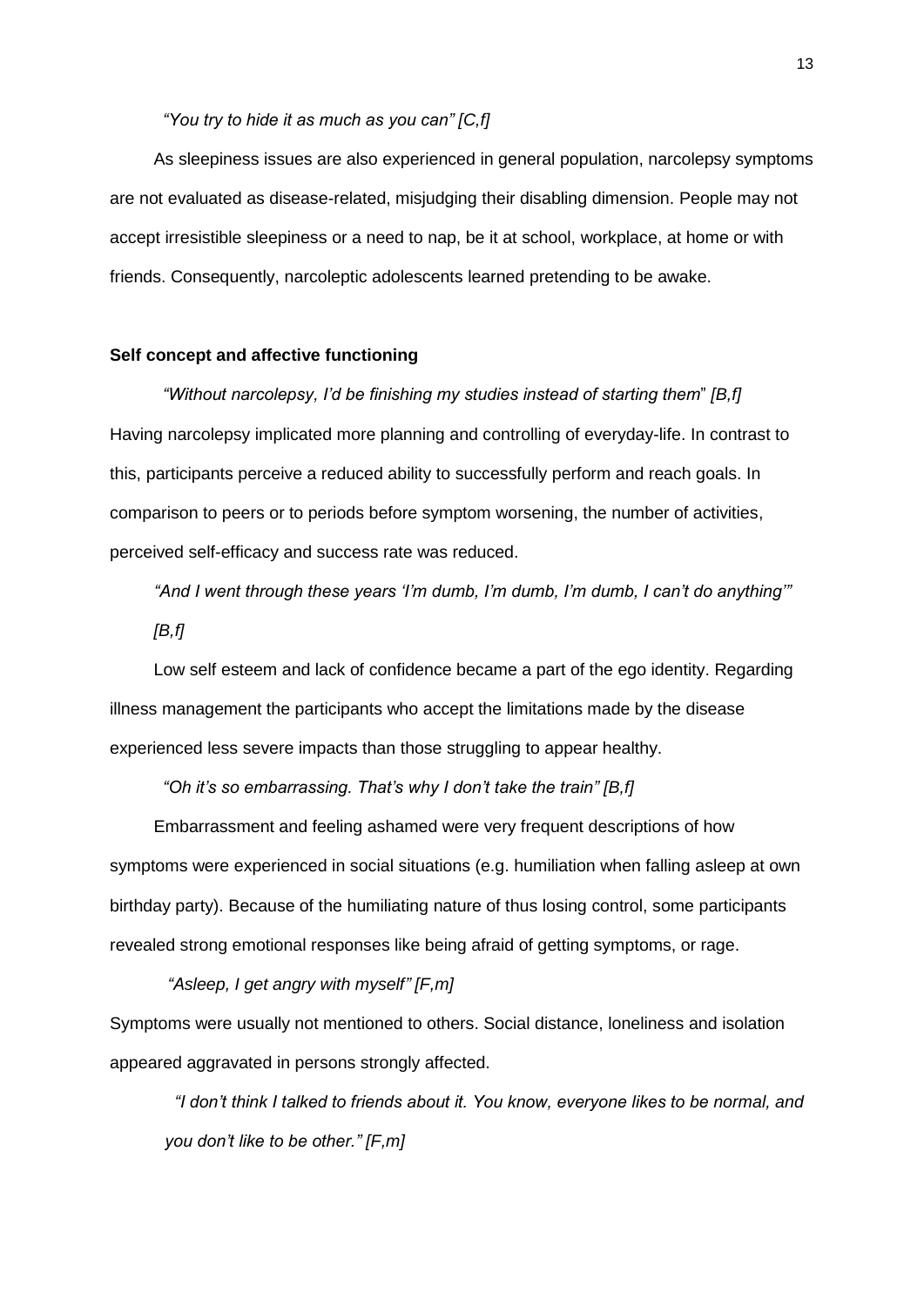Recurrent experiences of being helpless (symptoms, reaching goals, need to rely on others) induced feelings of anger, even depressive periods. Struggling with the disease and negative feelings were reported when set goals were not reached, especially when having to quit school.

*"I used to be so frightened .. my windows locked, checked my cupboards before I went to bed" [B,f]*

*"(Cataplexy) I felt like a terrible idiot" [D,f]*

Many of the REM-sleep related features like hypnagogic hallucinations, vivid dreams or nightmares were associated with intense fear. Cataplexy, a vulnerable state without control created an additional aspect of anxiety. Thus, people experiencing such symptoms encounter more negative emotions than usual.

*"Not allowed to get emotional, being unemotional" [G,m]*

Cataplectic attacks are minimized when avoiding strong emotions. Participants described themselves as unemotional due to constantly suppressing affects.

"*Feels like a defect. Not normal. Body can't function" [F,m]*

Overall, narcolepsy-cataplexy was regarded as a disability or handicap, whereas participants with only EDS viewed symptoms more as a major nuisance. Persons with a high amount of REM-intrusion into wakefulness (cataplexy, hallucinations) also consider narcolepsy as a mental condition or a threat. Accepting narcolepsy appears as prerequisite for communication about the embarrassing symptoms and thus activation of social support.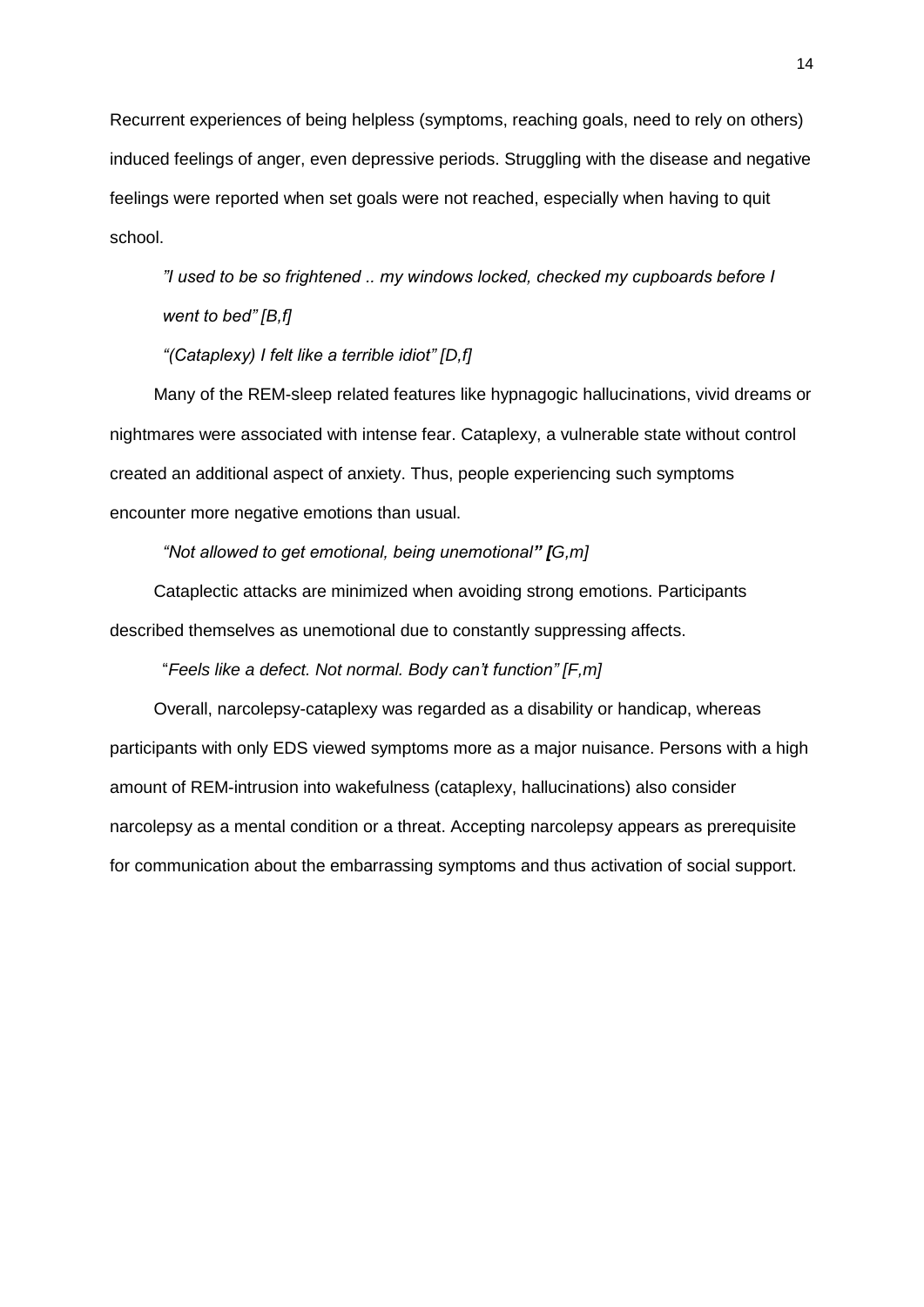#### **DISCUSSION**

The present study, qualitatively analysing life experiences of young persons with narcolepsy, delineates the scope of clinical symptoms as well as psychosocial sequelae of narcolepsy symptoms in adolescence. In spite of peak symptom onset during adolescence, the disease and its clinical spectrum are still often not recognized in this age group [12, 16, 36]. The early onset of narcolepsy symptoms was found to have a negative impact on all basic areas of psychosocial functioning and well-being, similar to as documented in prepubertal children with narcolepsy [15, 22, 28, 34]. These widespread and often severe effects, mostly due to the waxing and waning of sleepiness, partially arose from lack of diagnosis and adequate treatment.

In contrast to previous studies, our participants reported an onset or exacerbation of symptoms as early as age 12. This applied to all female and several male participants. Previous, retrospective studies in adults have reported a main peak of onset at age 15 [13]. The advanced onset in the present sample may be putatively related to earlier puberty [30]. An association between puberty onset and narcolepsy has been suspected earlier [2, 31, 33]. Unfortunately this also implies that narcolepsy symptoms may be interpreted as a pubertyrelated phenomenon. Further studies linking narcolepsy to puberty onset may provide some etiological clues.

Contrary to reports in adulthood [12], most adolescents did not report a refreshing value of sleep and naps, but difficult awakenings with sleep inertia, moodiness and consequently social conflicts. Described in childhood narcolepsy, this persists throughout adolescence [8, 36]. Such sleep inertia may constitute an important differentiation for diagnostic procedures. Frightening nightmares or hypnagogic hallucinations may additionally characterize narcolepsy in this age group.

A striking feature was the waxing and waning of symptoms, especially of the so called 'auxiliary' symptoms like sleep paralysis, hypnagogic hallucinations, nightmares and disrupted night sleep. Delay from EDS onset to cataplexy may take several years. Thus, a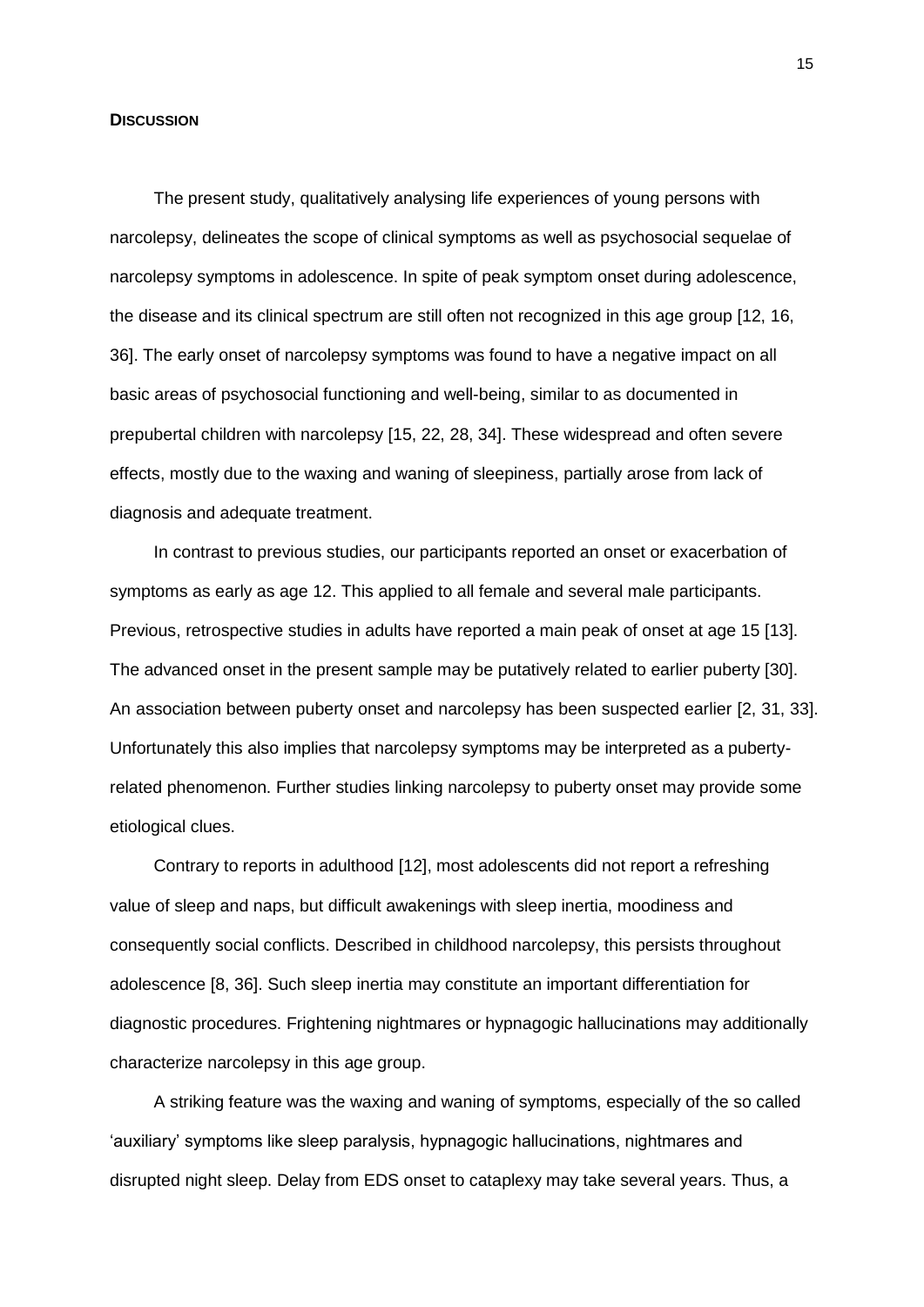full range of narcolepsy-related symptoms is not constantly present [36]. Diagnosis is enhanced when doctors actively ask about symptoms, which are perceived rather as personality traits than related to a medical condition.

Consistent with adult retrospective reports, this study found that academic achievements and a satisfactory working environment depend on a sufficiently early diagnosis and treatment [4, 16]. Knowing about the disease allows adaptation – even if still difficult – with the help of medication, naps or flexible work hours. Being informed about the scope of the disease and knowing about treatment options before beginning a work life is a prerequisite to avoid job situations that will inevitably fail.

Developmental problems normal to the transition to adulthood may be magnified by chronic diseases [3]. Although behavioural changes and social conflicts are associated with puberty [30], conflicts with parents appeared to be highly prevalent in this sample of young people with narcolepsy. However, other puberty issues such as the important intensification of peer interactions or making new, stimulating experiences were reduced [22]. Lack of peer acceptance due to overt symptoms and perception of being different when conformity is important can be painful effects of diseases in adolescence.Trying to avoid stigmatisation by suppressing symptoms and struggling to appear normal induce poorer adjustment, also observed in adolescents with other cronic diseases eg with epilepsy [3, 24, 24]. Particularly severely affected narcoleptic adolescents or those struggling with the disease appeared socially withdrawn and internalising. The increased prevalence of depressive symptoms in narcolepsy may very well originate in this period of maturation, a phase of high risk to develop mental health problems, if achieving autonomy is impaired and low self esteem becomes a part of ego identity {Boyce, 1998 14645 /id}.

Due to the small sample size, it may be argued that findings may not be generalised to the larger population. However, qualitative research rarely aims to draw conclusions that can necessarily be generalised to the overall population under study, rather this analysis provides new insights on the psychosocial difficulties which may be experienced by young people with narcolepsy, often based on issues the participants chose to highlight. These may

16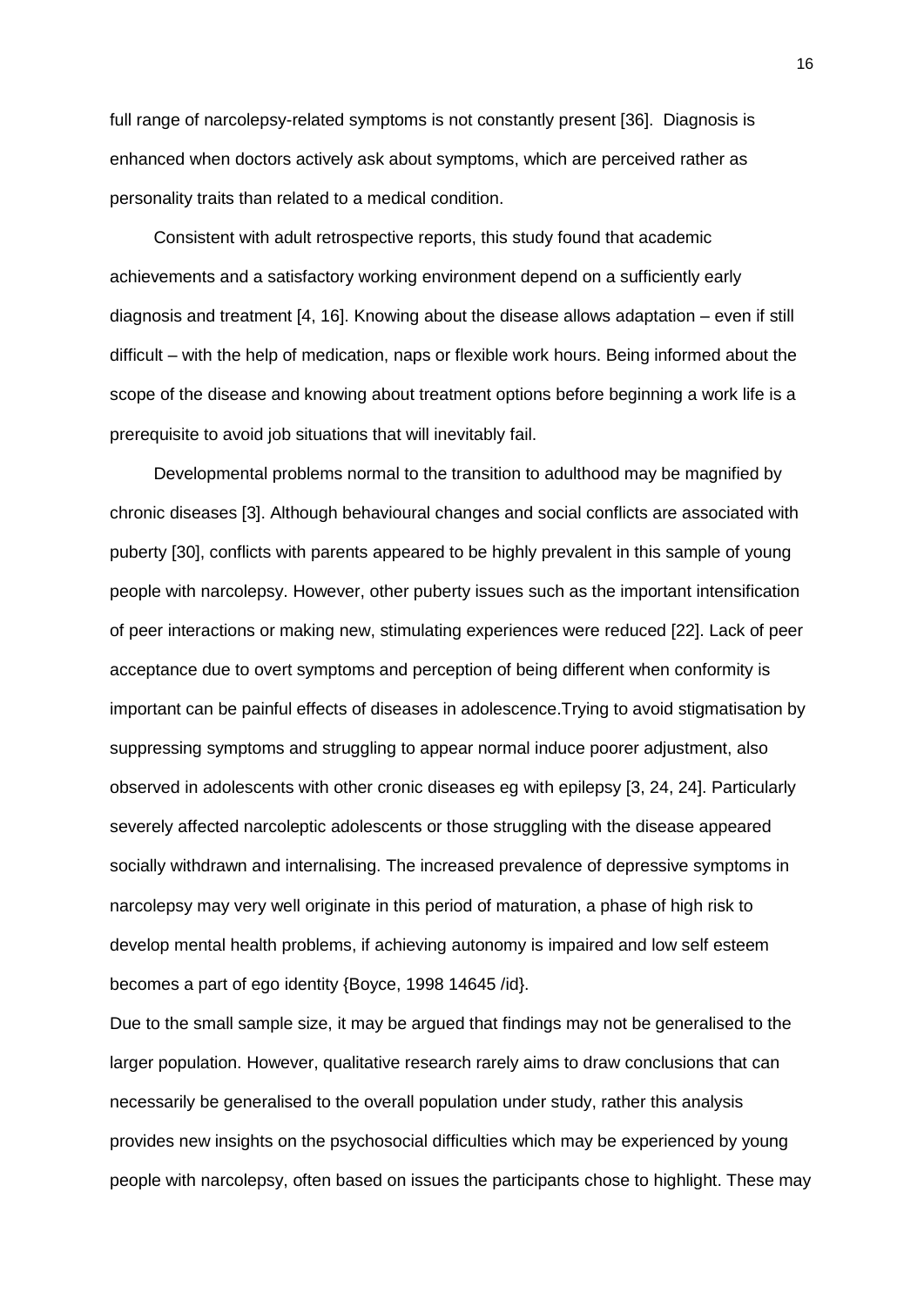stimulate further research, including quantitative research. The fact that participants were contacted via a self-help group might bias towards more articulate knowledge on the disease. However, as most participants were not actively involved in self-help group activities (although their parents may have been), such a major bias appears unlikely. The small sample size precluded any clear differences to emerge between males and females, but this does not mean they may not exist across the population of young people with narcolepsy. The findings reinforce the call for health professionals to be trained to recognize the clinical scope of narcolepsy in adolescence, and to understand the developmental, social and educational consequences of this incapacitating disorder [4, 7, 16, 18]. Increased community awareness of narcolepsy is important to reduce preventable negative interactions with teachers, family and peers. Apart from medical assistance, psychoeducational help to increase acceptance of the disease and its limitations is strongly indicated for young people, both to manage and prevent detrimental effects of this disabling chronic condition.

#### **CONCLUSIONS**

Narcolepsy symptoms in adolescents show high variabilty and can be mistaken as puberty-related misbehaviour. Sleep may be perceived as unrefreshing. Symptoms interact with efficiency at school or work, and also strongly affect social situations, inducing increased conflicts, withdrawal and feelings of helplessness. Treatment, counseling and public awareness are needed to prevent socioeconomic and affective sequelae.

#### **Acknowledgments**

We thank the NODSS group, Melbourne, for invaluable help in recruiting the participants for this study.

#### **Conflict of interest**

The authors declare no conflict of interest.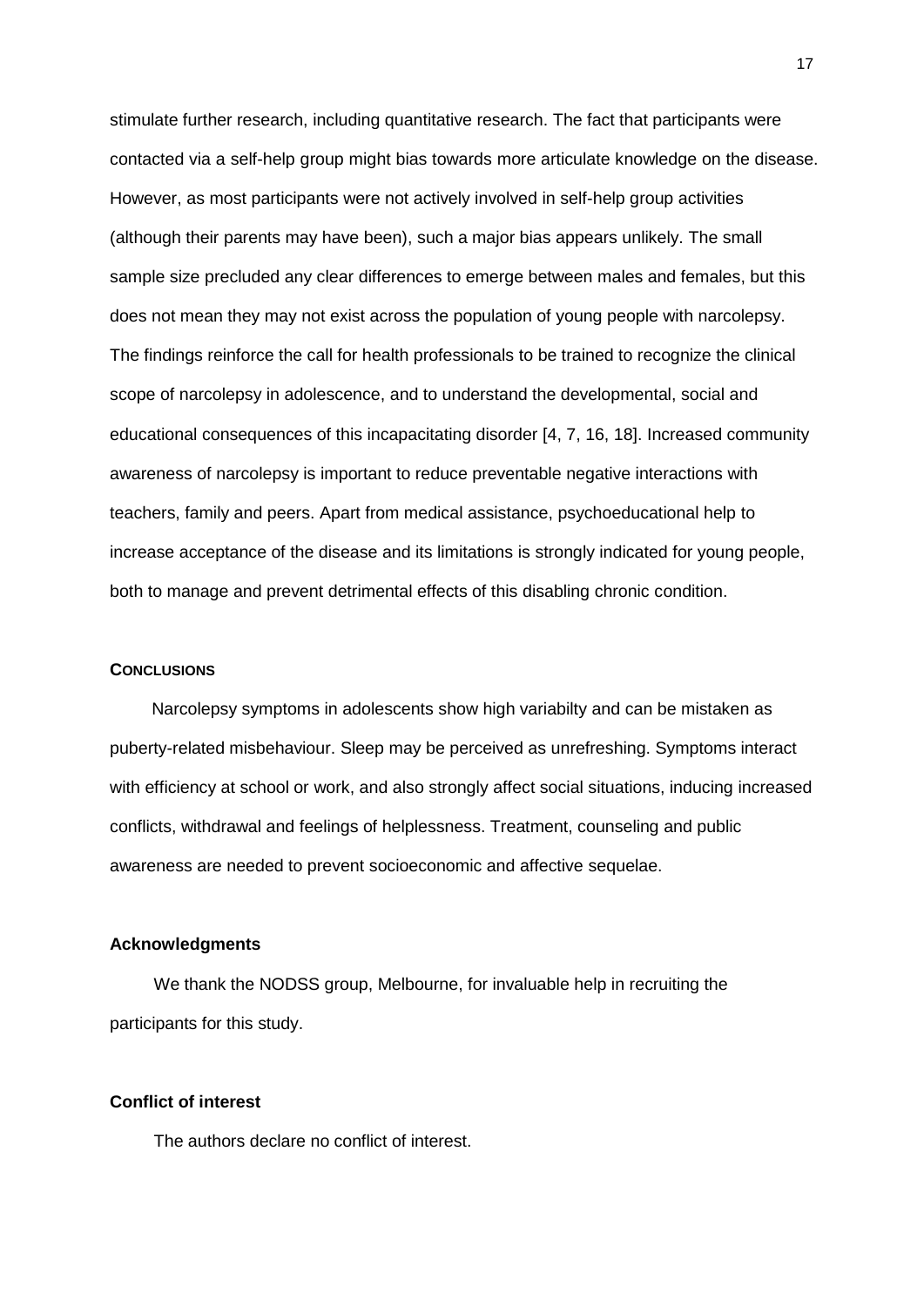#### **References**

- 1. American Academy of Sleep Medicine (2005) The International Classification of Sleep Disorders, 2nd ed.: Diagnostic & Coding Manual. Westchester, Illinois
- 2. Boris NW, Hagino OR, Steiner GP (1996) Case study: hypersomnolence and precocious puberty in a child with pica and chronic lead intoxication. J Am Acad Child Adolesc Psychiatry 35:1050-1054
- 3. Boyce MM (1998) Chronic Illness in Adolescence. Adolescence 33:927-939
- 4. Broughton R, Ghanem Q, Hishikawa Y et al (1981) Life effects of narcolepsy in 180 patients from North America, Asia and Europe compared to matched controls. Can J Neurol Sci 8:299-304
- 5. Broughton WA, Broughton RJ (1994) Psychosocial impact of narcolepsy. Sleep 17:S45-S49
- 6. Bruck D (2001) Achieving control over sleepiness in narcolepsy. Aust J Prim Health 7:16-24
- 7. Bruck D (2001) The impact of narcolepsy on psychological health and role behaviours: negative effects and comparisons with other illness groups. Sleep Med 2:437-446
- 8. Challamel MJ, Mazzola ME, Nevsimalova S et al (1994) Narcolepsy in children. Sleep 17:S17-S20
- 9. Culbertson H, Bruck D (2005) Narcolepsy and disruption to social functioning. J Applied Psychol (Soc Clin) 1:14-22
- 10. Dahl RE, Holttum J, Trubnick L (1994) A clinical picture of child and adolescent narcolepsy. J Am Acad of Child Adol Psychiatry 33:834-841
- 11. Daniels E, King MA, Smith IE et al (2001) Health-related quality of life in narcolepsy. J Sleep Res 10:75-81
- 12. Dauvilliers Y, Billiard M, Montplaisir J (2003) Clinical aspects and pathophysiology of narcolepsy. Clin Neurophysiol 114:2000-2017
- 13. Dauvilliers Y, Montplaisir J, Molinari N et al (2001) Age at onset of narcolepsy in two large populations of patients in France and Quebec. Neurology 57:2029-2033
- 14. Dodel R, Peter H, Spottke A et al (2007) Health-related quality of life in patients with narcolepsy. Sleep Med 8:733-741
- 15. Dorris L, Zuberi SM, Scott N et al (2008) Psychosocial and intellectual functioning in childhood narcolepsy. Dev Neurorehabil 11:187-194
- 16. Douglas NJ (1998) The psychosocial aspects of narcolepsy. Neurology 50:S27-S30
- 17. Ferri R, Franceschini C, Zucconi M et al (2009) Sleep polygraphic study of children and adolescents with narcolepsy/cataplexy. Dev Neuropsychol 34:523-538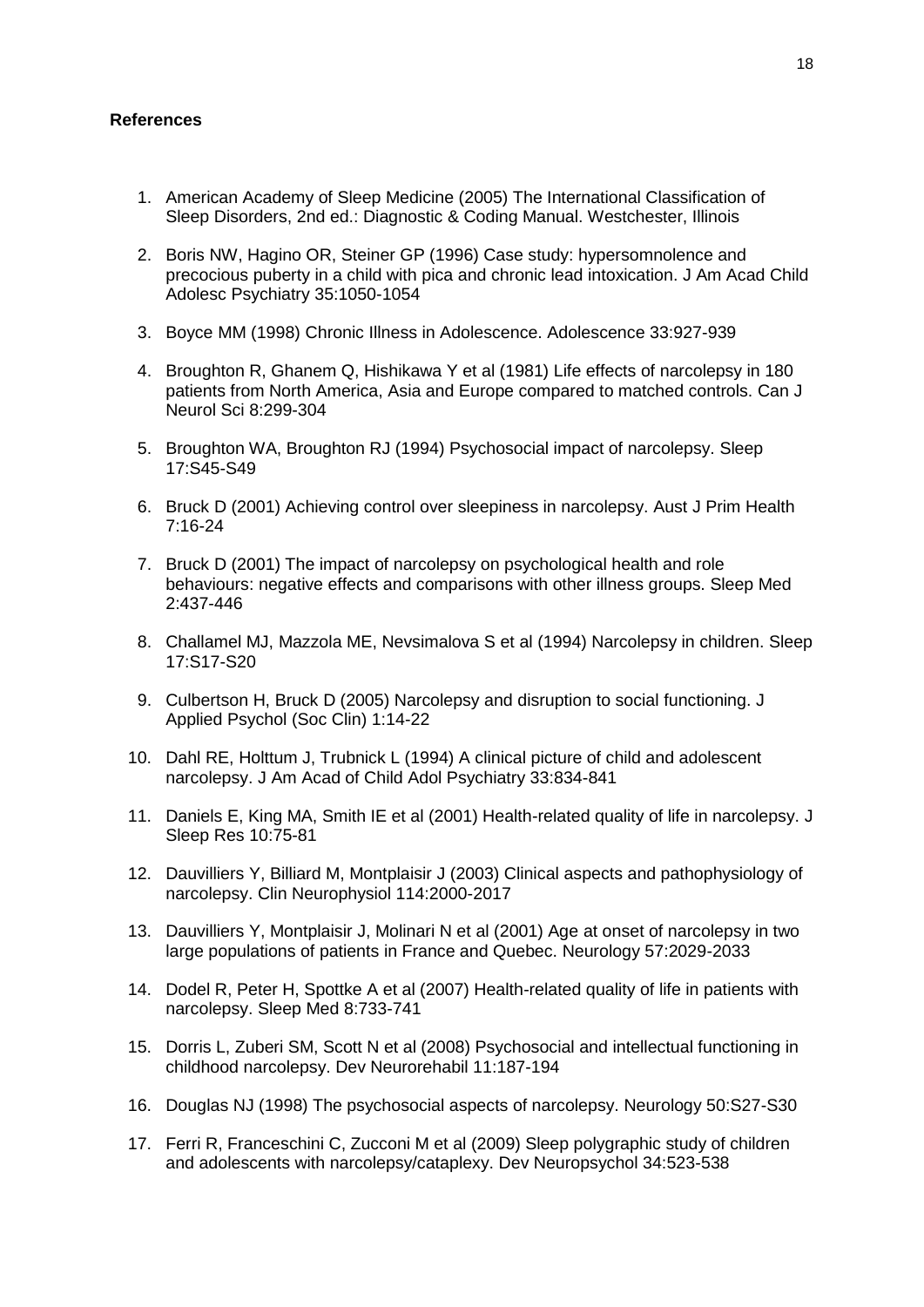- 18. Goswami M (1998) The influence of clinical symptoms on quality of life in patients with narcolepsy. Neurology 50:S31-S36
- 19. Guilleminault C, Pelayo R (1998) Narcolepsy in prepubertal children. Ann Neurol 43:135-142
- 20. Han F, Chen E, Wei H et al (2001) Childhood narcolepsy in North China. Sleep 24:321-324
- 21. Hood B, Harbord MG (2004) Narcolepsy: diagnosis and management in early childhood. J Ped Neurol 2:65-71
- 22. Kavey NB (1992) Psychosocial Aspects of Narcolepsy in Children and Adolescents. In: Goswami M, Pollak CP, Cohen FL, et al (eds) Psychosocial Aspects of Narcolepsy. Haworth Press, Inc., New York, pp 91-101
- 23. Kotagal S, Hartse KM, Walsh JK (1990) Characteristics of narcolepsy in preteenaged children. Pediatrics 85:205-209
- 24. MacLeod JS, Austin JK (2003) Stigma in the lives of adolescents with epilepsy: a review of the literature. Epilepsy Behav 4:112-117
- 25. Mayer G, Kesper K, Peter H et al (2002) The Implications of Gender and Age at Onset of First Symptoms in Narcoleptic Patients in Germany - Results from Retrospective Evaluation of Hospital Records. Somnology 6:13-18
- 26. Morandin M (2005) Automatic behavior in individuals with narcolepsy: A Qualitative Approach. Doctoral Thesis,Victoria University. Accessed 2/12/10 from http://wallaby.vu.edu.au/adt-VVUT/public/adt-VVUT20060503.153514/index.html
- 27. Morrish E, King MA, Smith IE et al (2004) Factors associated with a delay in the diagnosis of narcolepsy. Sleep Med 5:37-41
- 28. Nevsimalova S, Vankova J, Pretl M et al (2002) Narcolepsy in child and adolescent age - Clinical and psychosocial aspects. Cesk Slovensk Neurol Neurochir 65:169-174
- 29. Ohayon MM, Ferini-Strambi L, Plazzi G et al (2005) How age influences the expression of narcolepsy. J Psychosom Res 59:399-405
- 30. Patton GC, Viner R (2007) Pubertal transitions in health. Lancet 369:1130-1139
- 31. Plazzi G, Parmeggiani A, Mignot E et al (2006) Narcolepsy-cataplexy associated with precocious puberty. Neurology 66:1577-1579
- 32. Reimao R, Lemmi H (1991) Narcolepsy in childhood and adolescence. Arq Neuro-Psiquiatria 49:260-264
- 33. Smith KM, Cohen FL (1988) Compound narcolepsy: sleep pattern and involution. Int J Neurosci 42:209-227
- 34. Stores G, Montgomery P, Wiggs L (2006) The psychosocial problems of children with narcolepsy and those with excessive daytime sleepiness of uncertain origin. Pediatrics 118:e1116-e1123
- 35. Strauss AL, Corbin J (1990) Basics of qualitative research: Grounded theory procedures and techniques. Sage, Newbury Park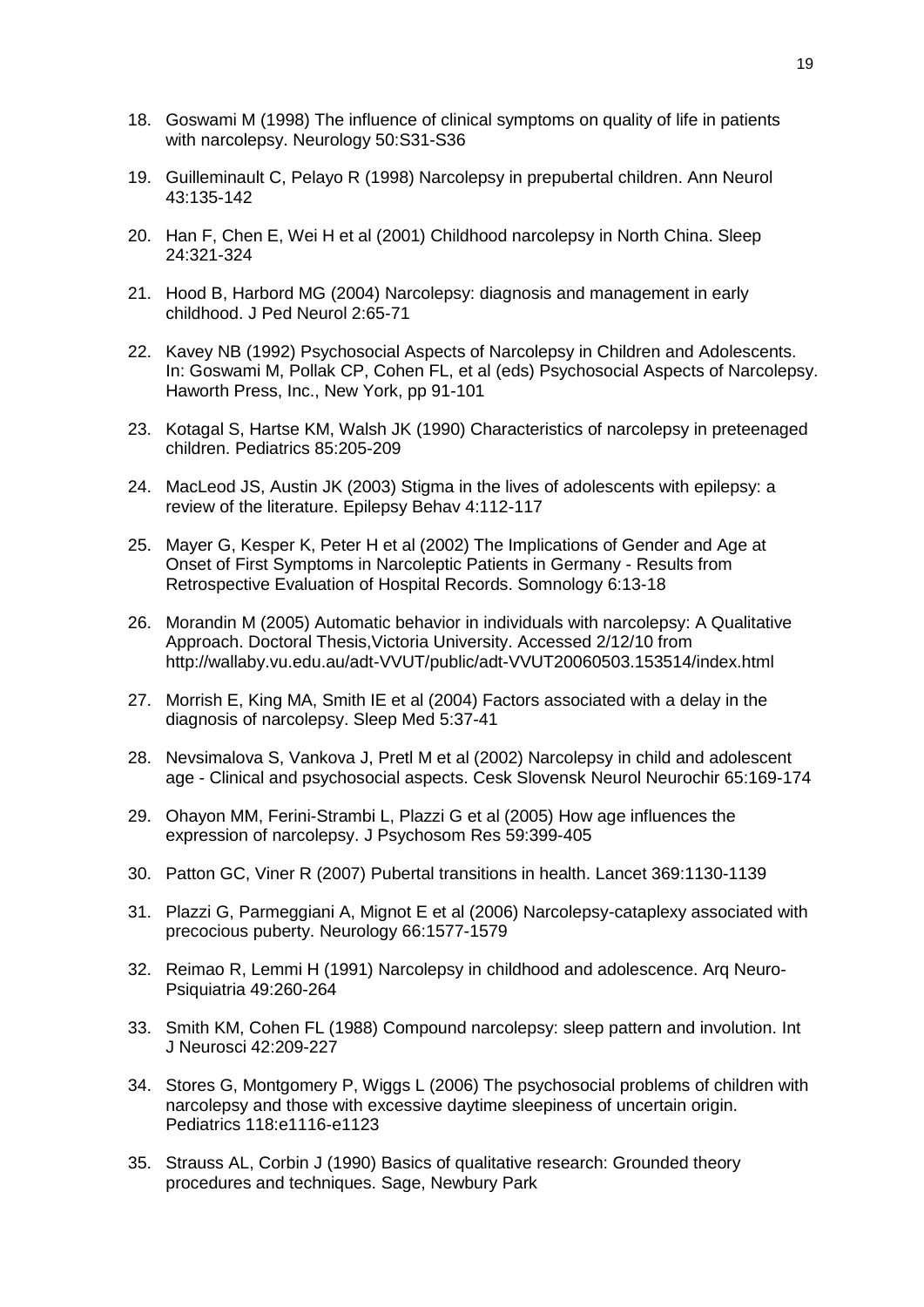- 36. Wise MS (1998) Childhood narcolepsy. Neurology 50:S37-S42
- 37. Yoss RE, Daly DD (1960) Narcolepsy in children. Pediatrics 25:1025-1033
- 38. Young D, Zorick F, Wittig R et al (1988) Narcolepsy in a pediatric population. Am J Dis Child 142:210-213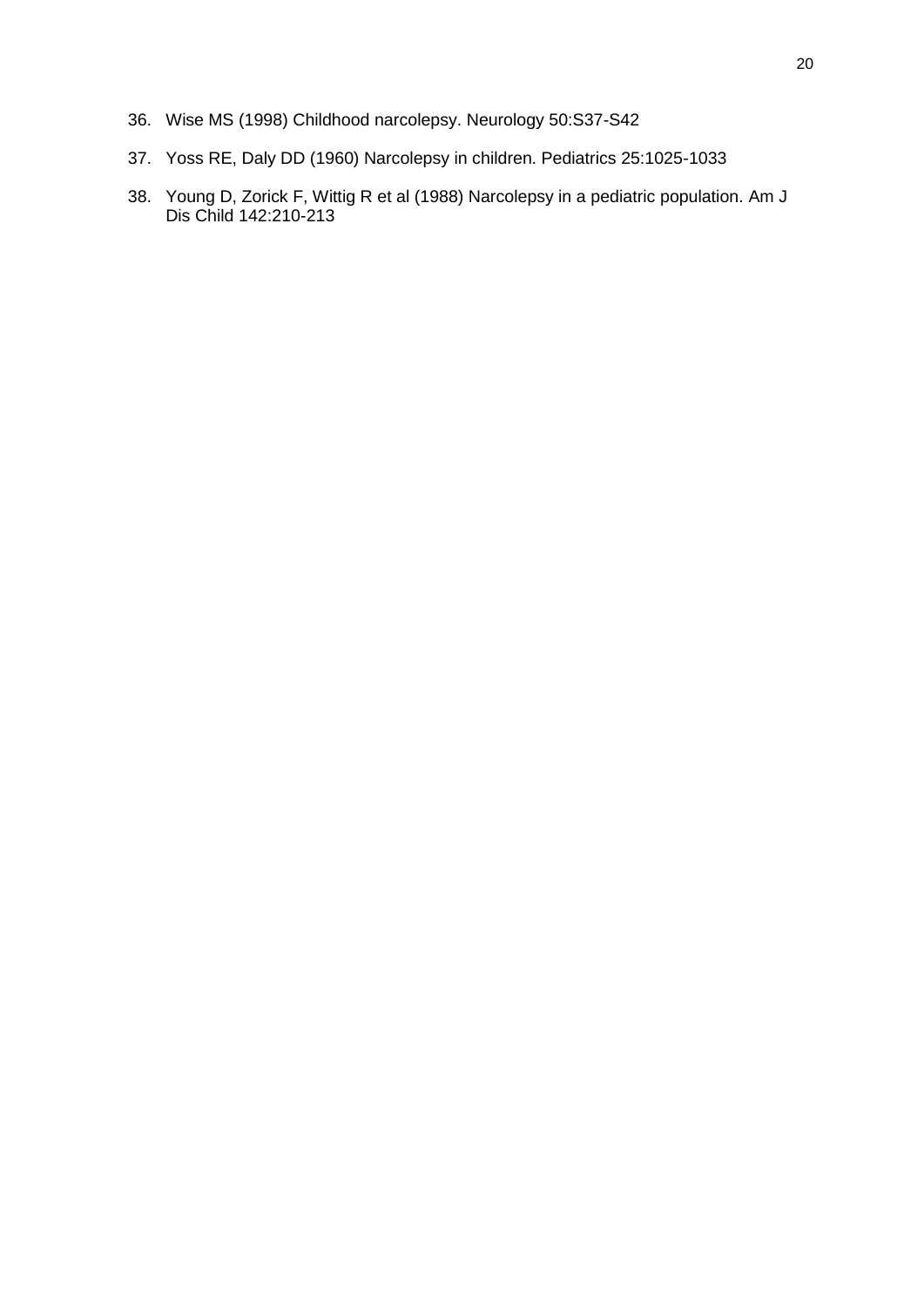# **Table 1**

Symptomatology of narcolepsy in adolescents

| Excessive daytime<br>sleepiness | usually present since childhood,<br>urgent need to nap, unrefreshed after sleep                      |
|---------------------------------|------------------------------------------------------------------------------------------------------|
| Cataplexy                       | may be present or delayed for years after sleepiness<br>onset                                        |
| Automatic behaviour             | frequent in social situations or during monotonous<br>situations (schoolwork)                        |
| Disrupted night sleep           | associated with irregular (sometimes changing) sleep<br>patterns                                     |
| Sleep paralysis                 | most often at end of daytime naps, may be also<br>experienced by other family members                |
| Hypnagogic hallucinations       | intrusion of REM sleep mentation into wakefulness as well<br>as vivid dreams can be very frightening |

Note: Apart from excessive daytime sleepiness, symptomatology can show high variability both across subjects and, in terms of frequency or intensity of symptoms, also within affected subjects.

Exacerbation of symptoms was frequently reported at puberty onset.